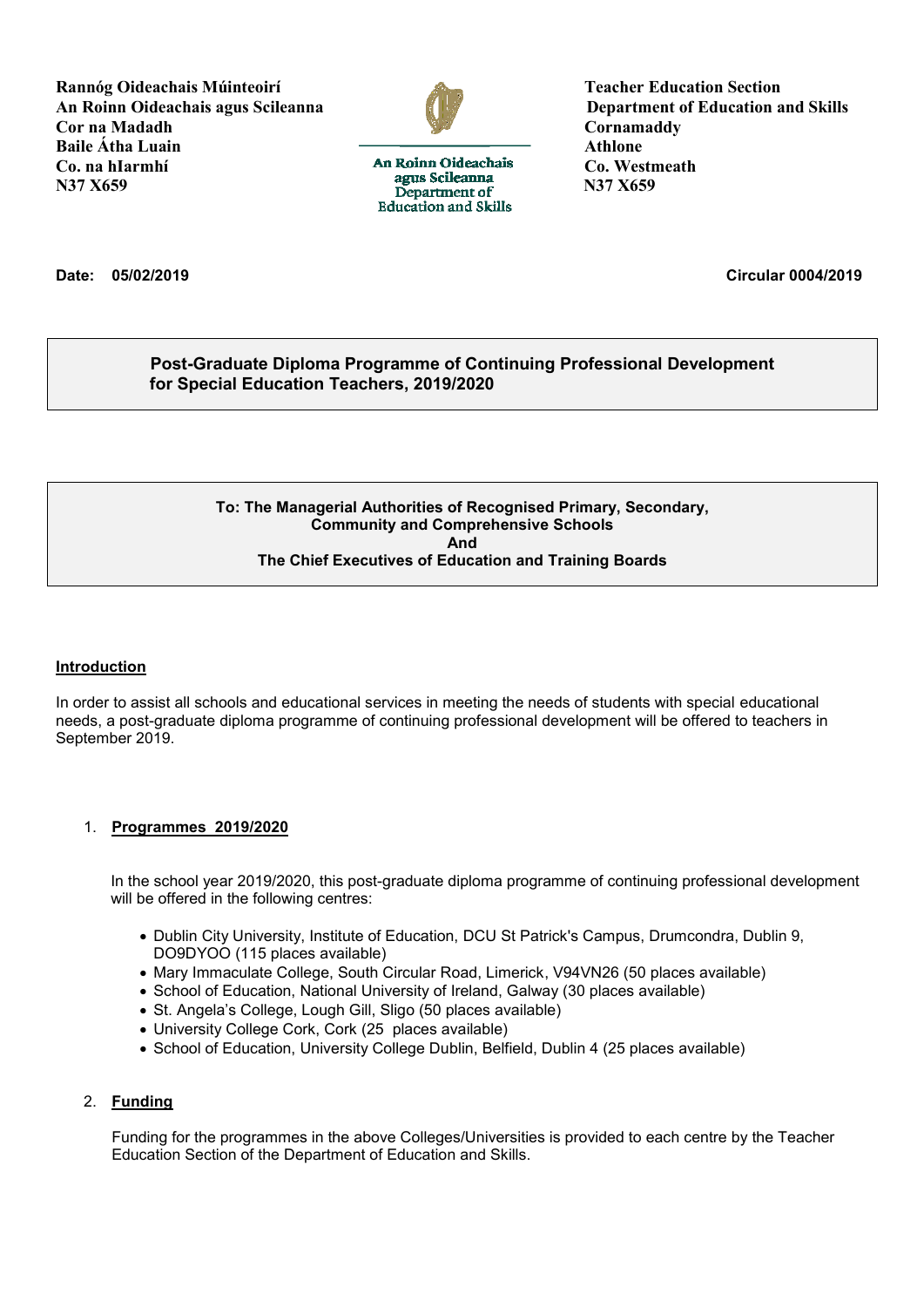#### 3. **Aim and Content**

The aim of the programme is to provide substantial theoretical and practical continuing professional development for teachers working with students with special educational needs thereby, to contribute to the school's overall capacity in this area. Qualifications will be awarded, by the Colleges/Universities involved, to participants who successfully complete the programme. **Participants will be assessed on the basis of full attendance at the programme venue, successful completion of selected tasks and written assignments (and examinations where relevant), supervision of their work in schools/centres and final evaluation**. Further details will be made available to applicants by the individual College/University.

#### 4. **Duration and Organisation**

The programmes are of **one academic year's duration**. Applicants should note that there will be a total of **eight weeks' release** from schools/centres for attendance at the relevant programme venue and the remainder of the year will involve teaching in participants' own educational settings. There will be some variations between the participating Colleges/Universities in terms of organisation, assessment and title of awards. All of the programmes listed below provide qualifications recognised by the Department of Education and Skills in the area of special education for teachers in the following roles: Special Education Teacher (SET), Teacher in a Special School and Teacher in a Special Class.

#### 5. **Colleges/Universities**

**(a) DCU Institute of Education, DCU St Patrick's Campus, Drumcondra, Dublin 9, DO9DYOO [\(www.dcu.ie\)](file:///C:/Users/Alma_Doyle/AppData/Local/Microsoft/Windows/Temporary%20Internet%20Files/Content.Outlook/AppData/Local/Microsoft/Windows/dmckeon/AppData/Local/Microsoft/Windows/Temporary%20Internet%20Files/Content.Outlook/RCGLJN53/www.dcu.ie)**

This programme provided by the School of Inclusive and Special Education leads to the award of Graduate Diploma in Inclusive Education, Learning Support and Special Education. It runs from September 2019 to June 2020 and involves a blended model of delivery incorporating block release from school/centre for eight weeks, on-line learning and attendance on a maximum of four Saturdays during the year. In order to participate in the programme, teachers will need access to a computer and broadband internet access. Particular expertise has been developed within the programme that relates to the inclusion of students in primary, post-primary and special schools (for example, those with severe and profound general learning disability) and other education centres. Further details available at,

[https://www.dcu.ie/inclusive\\_and\\_special\\_education/index.shtml.](https://www.dcu.ie/inclusive_and_special_education/index.shtml) Contact details are available in Appendix 2. Applicants should apply using the online application form which is available, at <http://www.dcu.ie/ise/gdils>. Please follow the instructions, ensuring that all required information is available before commencing this process.

#### **(b) Mary Immaculate College, South Circular Road, Limerick, V94VN26 [\(www.mic.ul.ie\)](http://www.mic.ul.ie/)** This programme, which is organised by the Department of Educational Psychology, Inclusive and Special Education, leads to the award of a Graduate Diploma in Special Education, accredited by the University of Limerick. The course runs from September 2019 to May 2020 and involves block release from school/centre for designated periods (a total of eight weeks), and four Saturdays. Those considering participation in this programme should contact the college for more details in relation to block release. Further details are available on the College website. Contact details are available at Appendix 2.

#### **(c) National University of Ireland, Galway [\(www.nuigalway.ie\)](http://www.nuigalway.ie/)**

This programme provided by the School of Education, leads to the award of a Postgraduate Diploma in Special Education. It runs from September 2019 until May 2020 and involves release from schools/centres for designated block periods (a total of eight weeks over the academic year) to attend lectures and workshops at the University. In addition, teachers will be required to attend lectures and workshops at the University on four Saturdays. The programme also includes supervised work in the teachers' own schools/centres and supported ongoing study throughout the year using a variety of modes of content delivery. Further details are available on the College website at [http://www.nuigalway.ie/colleges-and-schools/arts-social-sciences-and-celtic](http://www.nuigalway.ie/colleges-and-schools/arts-social-sciences-and-celtic-studies/education/initial-teacher-education-programmes/professional-development-programmes/special-needs-education/index.html)[studies/education/initial-teacher-education-programmes/professional-development](http://www.nuigalway.ie/colleges-and-schools/arts-social-sciences-and-celtic-studies/education/initial-teacher-education-programmes/professional-development-programmes/special-needs-education/index.html)[programmes/special-needs-education/index.html](http://www.nuigalway.ie/colleges-and-schools/arts-social-sciences-and-celtic-studies/education/initial-teacher-education-programmes/professional-development-programmes/special-needs-education/index.html) Contact details are available at Appendix 2.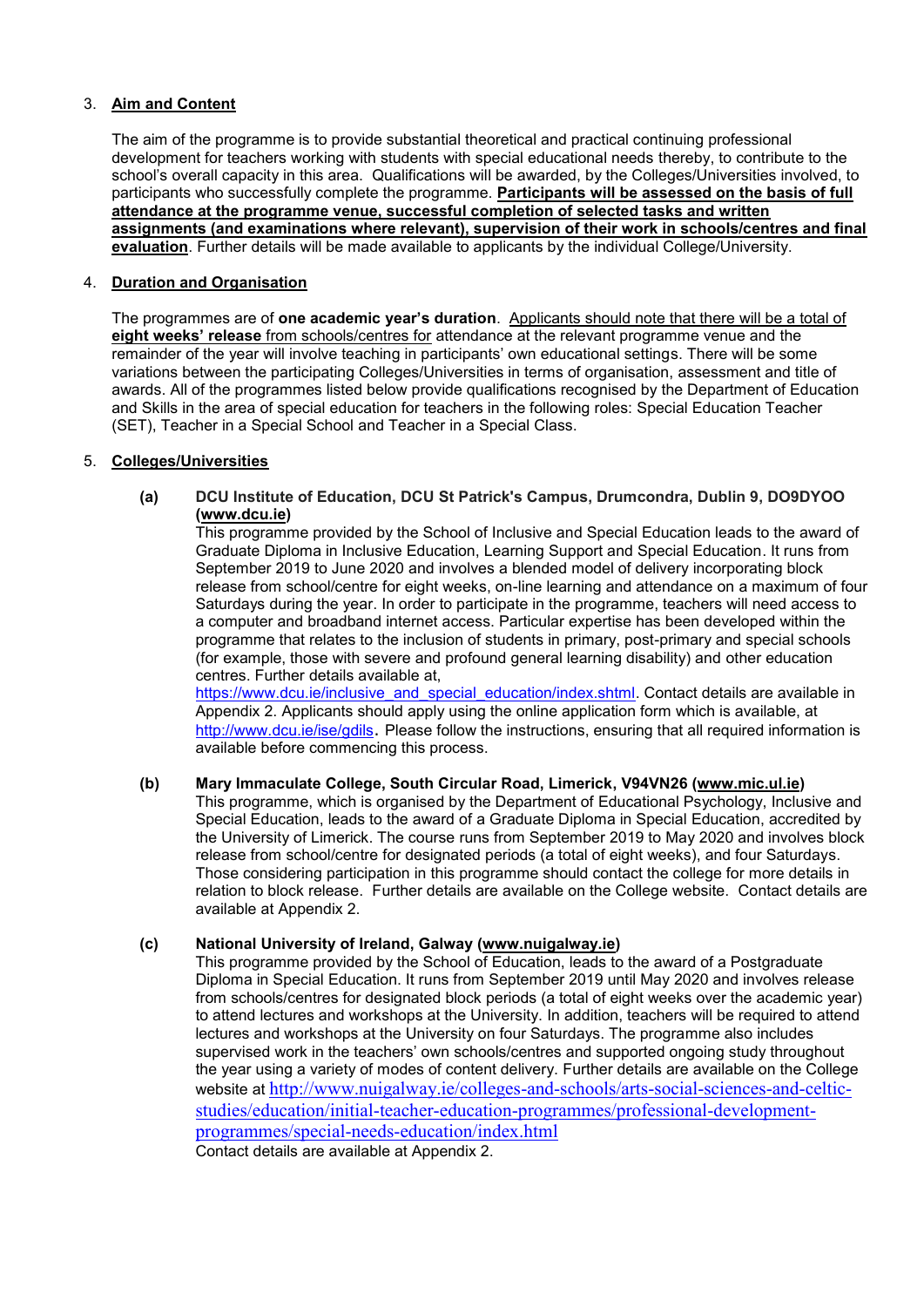#### **(d) St. Angela's College, Sligo ([www.stangelas.nuigalway.ie\)](http://www.stangelas.nuigalway.ie/)**

This programme is organised by the Centre for Special Educational Needs, Inclusion and Diversity (CSENID) and leads to the award of a Post-Graduate Diploma in Special Education, accredited by the National University of Ireland, Galway. It runs from September 2019 until May 2020. The course is based on a combined approach of block release from school/centre for a total of eight weeks, four Saturdays of face-to-face tuition, distance learning, together with supervised work in the teachers' own schools/centres. The programme also includes supported ongoing study throughout the year using a variety of modes of delivery. The programme structure comprises five modules, one of which is a specialist study module that focuses specifically on the areas of Specific Learning Disabilities, and Autism. Those considering participation in this programme should contact the college for more details in relation to block release. Contact details are available at Appendix 2.

### **(e) University College Cork [\(www.ucc.ie\)](http://www.ucc.ie/)**

This programme is provided by the School of Education, UCC, and leads to the award of a Postgraduate Diploma in Special Education. It will run from September 2019 to May 2020 and involves a total of eight weeks block release from school/centre, four Saturdays, distance learning and supervised work in the teacher's own school/centre. Contact details are available at Appendix 2.

#### **(f) University College Dublin, Belfield, Dublin 4 [\(www.ucd.ie\)](http://www.ucd.ie/)**

This programme, provided by the School of Education, leads to the award of the Graduate Diploma in Inclusive and Special Education. It will run from September 2019 to May 2020 and incorporates block release from school/centre amounting to a total of eight weeks, four Saturdays of collaborative workshops and seminars and ongoing supervised work in the participant's own school/centre. Those considering participation in this programme should contact the college for more details in relation to block release. Contact details are available at Appendix 2.

6. **Eligibility**

#### **Please note that all teachers must be registered in accordance with Section 31 of the Teaching Council Act, 2001. Please refer to the Teaching Council website [www.teachingcouncil.ie](http://www.teachingcouncil.ie/) for further information.**

#### **Candidates should note that evidence of having completed Garda vetting is required for participation in the course**.

This programme is open to all serving teachers who are employed in a position funded by the Department of Education and Skills and who provide Special Education Teaching in recognised Primary schools, Post-Primary schools, and other recognised Educational Services. Teachers serving in special schools and special classes are also eligible to apply. **The programme is designed specifically to assist teachers in meeting the learning and teaching needs of students with special educational needs. Potential applicants must therefore have a designated teaching role in relation to students with special educational needs.**  Please refer to the circulars listed in Appendix 1 for information on the qualifications necessary for Special Education Teaching posts at Primary and Post-Primary levels and qualifications necessary to teach in Special Schools.

**Please note that in order for teachers to be eligible to take up a place or continue on the course the necessary hours and facilities to enable full participation must be provided in their own school setting. It is particularly important that teachers participating in the Programme are given a work-load which will permit them to benefit fully from the continuing professional development being offered.**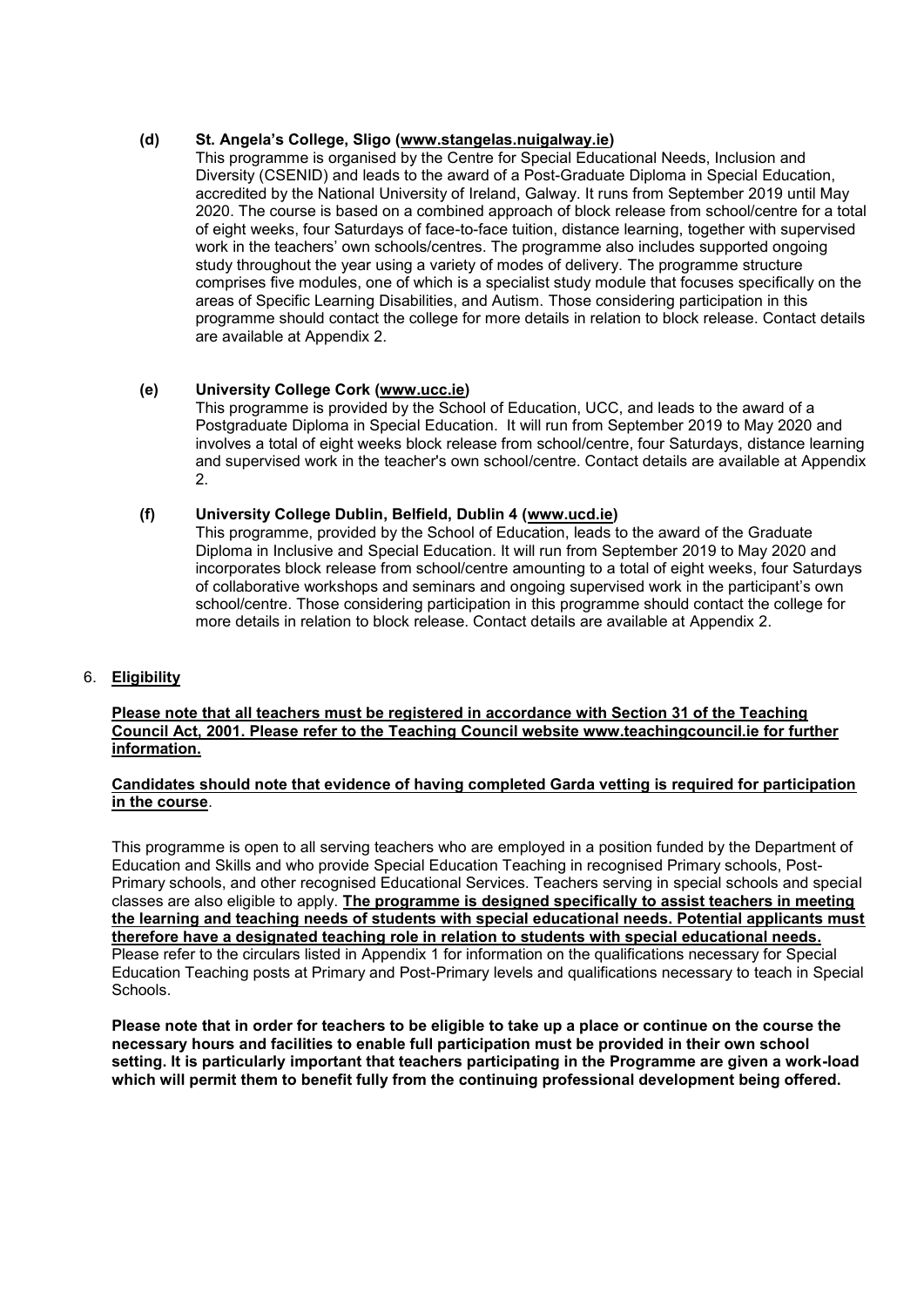#### **(a) Primary:**

**Teachers will be required to forward a copy of their Registration Certificate or Confirmation of Registration letter<sup>1</sup> from the Teaching Council, when submitting their application form. If the "Education Sector(s)" field is blank, teachers will be required to provide evidence that they have qualifications suitable to teach in either the mainstream primary sector or to teach students with special educational needs.**

Applicants from Primary Schools should have successfully completed their probationary period in accordance with the requirements as set out by the Teaching Council in their publication *Procedures for Induction and Procedures and Criteria for Probation* and hold a position in a sanctioned post in an area of special education or be taking up such posts in September 2019. For the purpose of the course, teachers will need to deliver a range of programmes related to the learning and teaching of students with special educational needs.<sup>2</sup> Teachers' timetables must also include periods during which they are working with small groups of students which are organised to address identified special educational needs. Collaborative practices, such as team-teaching, can also form a part of these arrangements.

### **(b) Post Primary**

**Teachers will be required to forward a copy of their Registration Certificate or Confirmation of Registration letter (see footnote 1 below) from the Teaching Council, when submitting their application form. If the "Education Sector(s)" field is blank, teachers will be required to provide evidence that they have qualifications suitable to teach in either the mainstream post-primary sector or to teach students with special educational needs in the postprimary sector.**

Applicants from Post-Primary Schools should have successfully completed their Induction and Post Qualification Employment (PQE).

Applications are invited from recognised second-level schools/centres that have been allocated special education teaching supports or officially sanctioned special classes. The person nominated must be a teacher eligible to hold a permanent post in recognised second level schools. In order to be eligible for the programme, teachers must spend a minimum of 11 hours per week including in-class support working with students who have special educational needs. For the purpose of the course, teachers will need to deliver a range of programmes related to the learning and teaching of students with special educational needs. Teachers' timetables must also include periods during which they are working with small groups of students which are organised to address identified special educational needs. Collaborative practices, such as team-teaching, can also form a part of these arrangements. At least four class periods should be allocated to teaching individuals or groups of not more than six students. Additional time should also be made available for consultation with parents/guardians and colleagues. Together with work in numeracy, assigned hours must include at least 4 class periods per week of literacy work (maintaining a focus on developing pupils' literacy skills related to reading, writing, listening and speaking)

#### **(c) Special Schools**

<u>.</u>

**Teachers will be required to forward a copy of their Registration Certificate or Confirmation of Registration letter (see footnote 1 on page 4) from the Teaching Council, when submitting their application form. If the "Education Sector(s)" field is blank teachers will be required to provide evidence that they have qualifications suitable to teach either in the mainstream primary or post-primary sectors or to teach students with special educational needs in the primary or post-primary sector or to teach in special school settings.**

Applicants from Special Schools should have successfully completed their probationary period in accordance with the requirements as set out by the Teaching Council in their publication Procedures for Induction and Procedures and Criteria for Probation and hold a sanctioned post in a Special School or be taking up such posts in September 2019.

 $1$  Confirmation of Registration letter is available to download from the Registered Teacher Login Facility on the Teaching Council websit[e www.teachingcouncil.ie](http://www.teachingcouncil.ie/)

<sup>2</sup> Please see the following links for definitions of Special Education as described in DES Circular[s https://www.education.ie/en/Circulars-and-Forms/Active-](https://www.education.ie/en/Circulars-and-Forms/Active-Circulars/cl0013_2017.pdf)[Circulars/cl0013\\_2017.pdf](https://www.education.ie/en/Circulars-and-Forms/Active-Circulars/cl0013_2017.pdf) and [https://www.education.ie/en/Circulars-and-Forms/Active-Circulars/cl0014\\_2017.pdf](https://www.education.ie/en/Circulars-and-Forms/Active-Circulars/cl0014_2017.pdf) .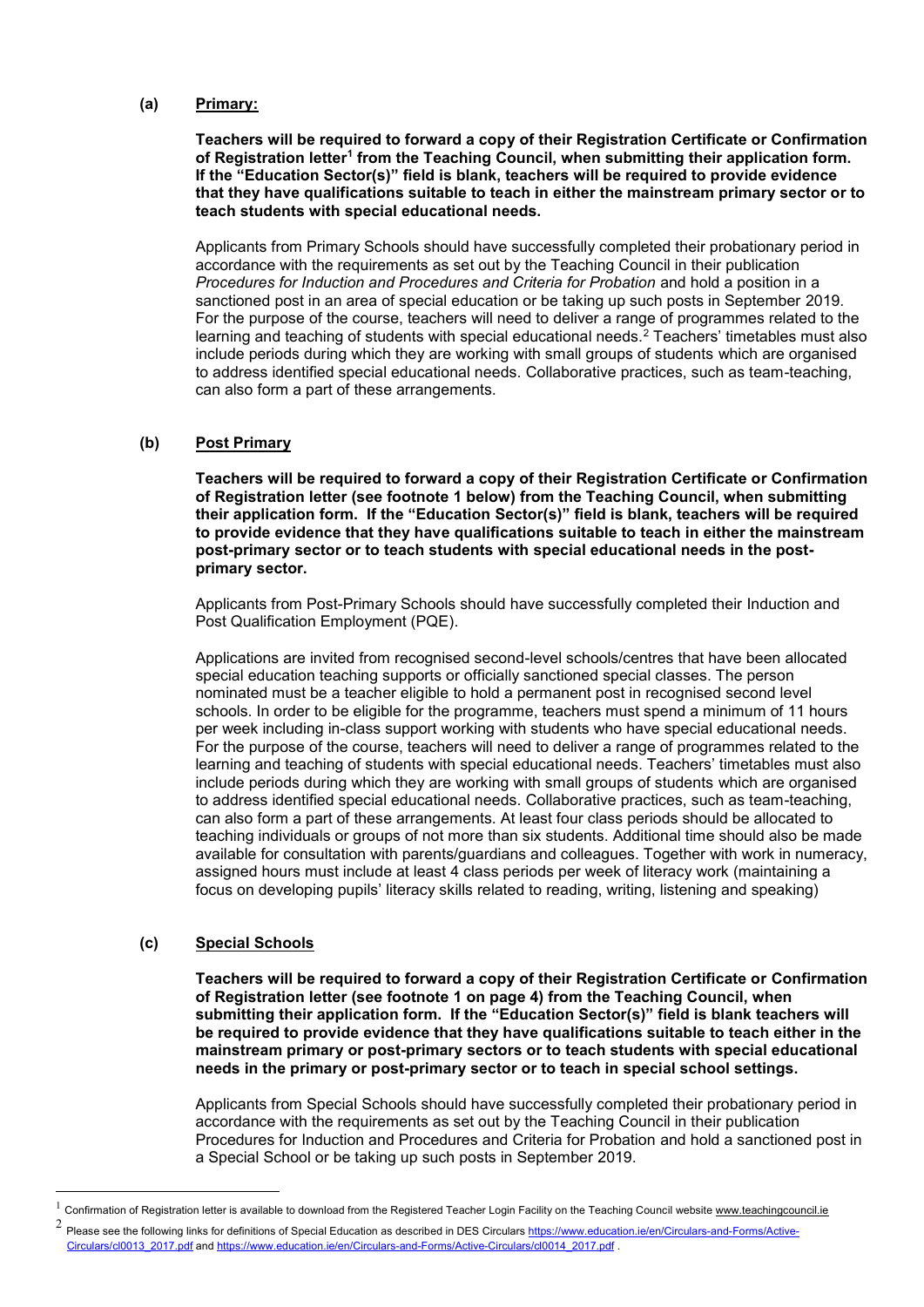#### **(d) Other Educational Service**

**Teachers will be required to forward a copy of their Registration Certificate or Confirmation of Registration letter (see footnote 1 on page 4) from the Teaching Council, when submitting their application form. If the "Education Sector(s)" field is blank teachers will be required to provide evidence that they have qualifications suitable to teach either in the mainstream primary or post-primary sectors or to teach students with special educational needs in the primary or post-primary sectors.** 

Applicants must have successfully completed their Induction and probationary period/PQE in accordance with Teaching Council requirements and be recognised as being eligible for permanent appointment in a primary, post-primary or special school. Applications are invited from qualified teachers employed by ETBs as literacy and/or numeracy tutors in Youthreach, Community Projects or in the Prison Service and who are assigned to Special Education work for a **minimum** of 11 hours per week. At least four class periods should be allocated to teaching individuals or groups of not more than six students identified as having special educational needs. Additional time should also be made available for consultation with parents/guardians and colleagues. Together with work in numeracy, assigned Special Education hours **must** include at least 4 class periods per week of literacy work.

#### 7. **Applications and Selection**

#### **Applications must be returned to the College or University of choice by 5pm on 4 th of March 2019.**

#### *Applicants should retain evidence of postage.*

Priority will be given to teachers who meet the criteria and who have not already attended a similar postgraduate programme for Learning Support teachers or teachers of students with special educational needs recognised by the Department of Education and Skills.

Generally, only one application per School/Centre will be considered.

Candidates should note that some institutions require applicants to attend for interview.

It is intended that, on those programmes which accept primary and post-primary teachers, an equal number of places will be allocated to each group but the ratio may be modified in response to demand and local circumstances.

#### **The selection of participants from the eligible applicants will be a matter for the College/University authorities.**

#### 8. **Programme Fees**

No fee or registration charges will apply for applicants eligible under the terms of this Circular.

#### 9. **Extra Personal Vacation**

No extra personal vacation will be allowed in respect of attendance at the Programme.

#### 10. **Substitution**

Substitution, which must be approved by the managerial authority of the school/ETB, will be allowed. The substitution must be deemed necessary to cover the approved periods of absence of the teacher from teaching duty for attendance at the course. Documentation from the College/University specifying the absence details must be retained by the school. **It should be noted that paid substitution cover will not be**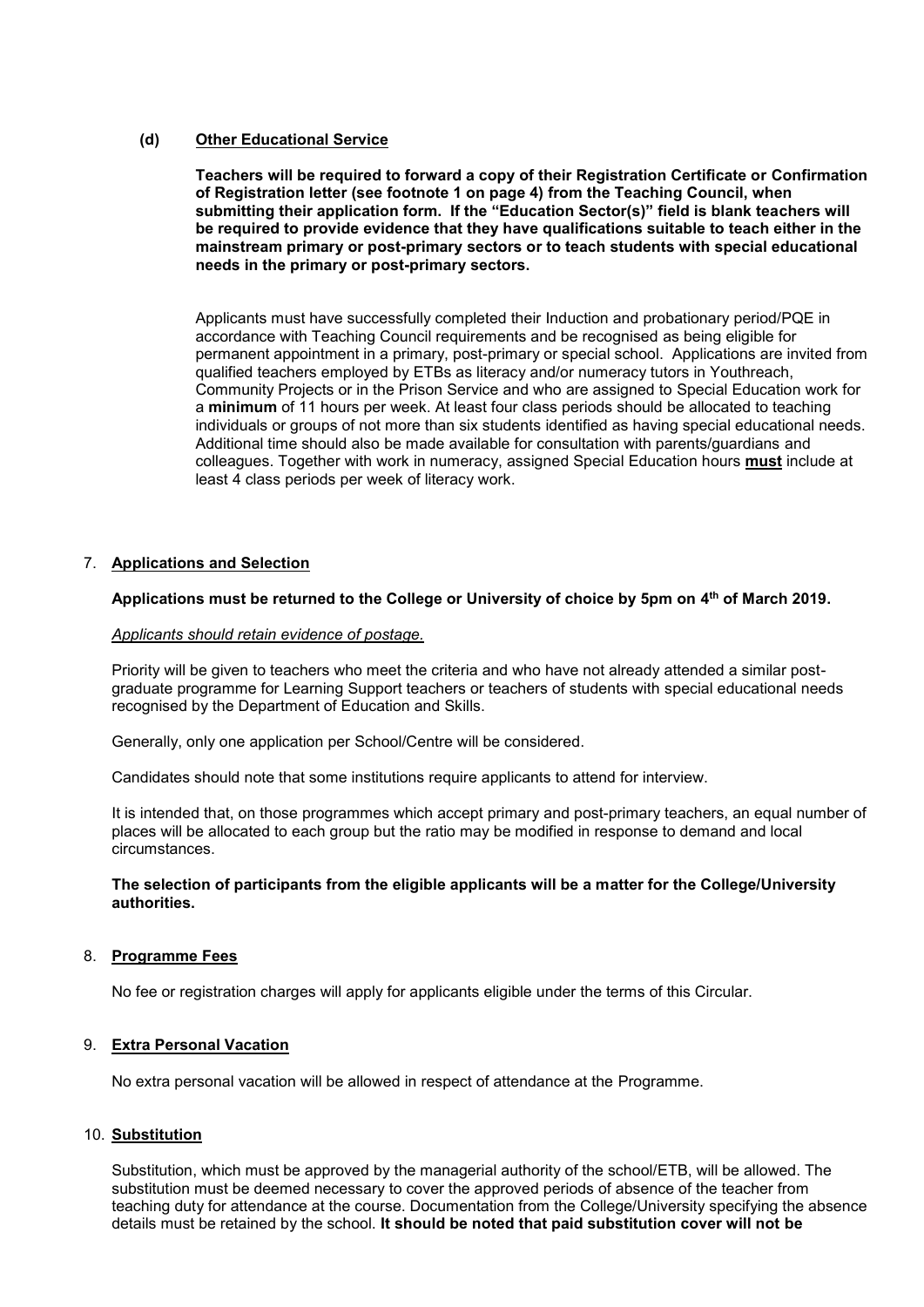**provided by the Department of Education and Skills where a teacher takes personal leave during the block release element of the programme.** 

#### 11. **Salary Arrangements**

All teachers on block release under the terms of this Programme will continue to receive their salary in the usual way.

Please note that successful completion of this programme will not result in any entitlement to additional remuneration from the Department of Education and Skills.

#### 12. **Travel and Subsistence**

Please note that there will be **no** reimbursement of any travel or subsistence expenses incurred by participants in the Programme which is the subject of this Circular.

#### 13. **Masters Programme**

Those who successfully complete the Post-Graduate Diploma Programme of Continuing Professional Development for Special Education Teachers, and who meet entry requirements, are eligible to seek admission to a Masters Programme provided through the institutions listed in section 1 of this Circular. Further information is available on individual institutions' websites, details of which are available at Appendix 2.

Jim Mulkerrins Principal Officer

February 2019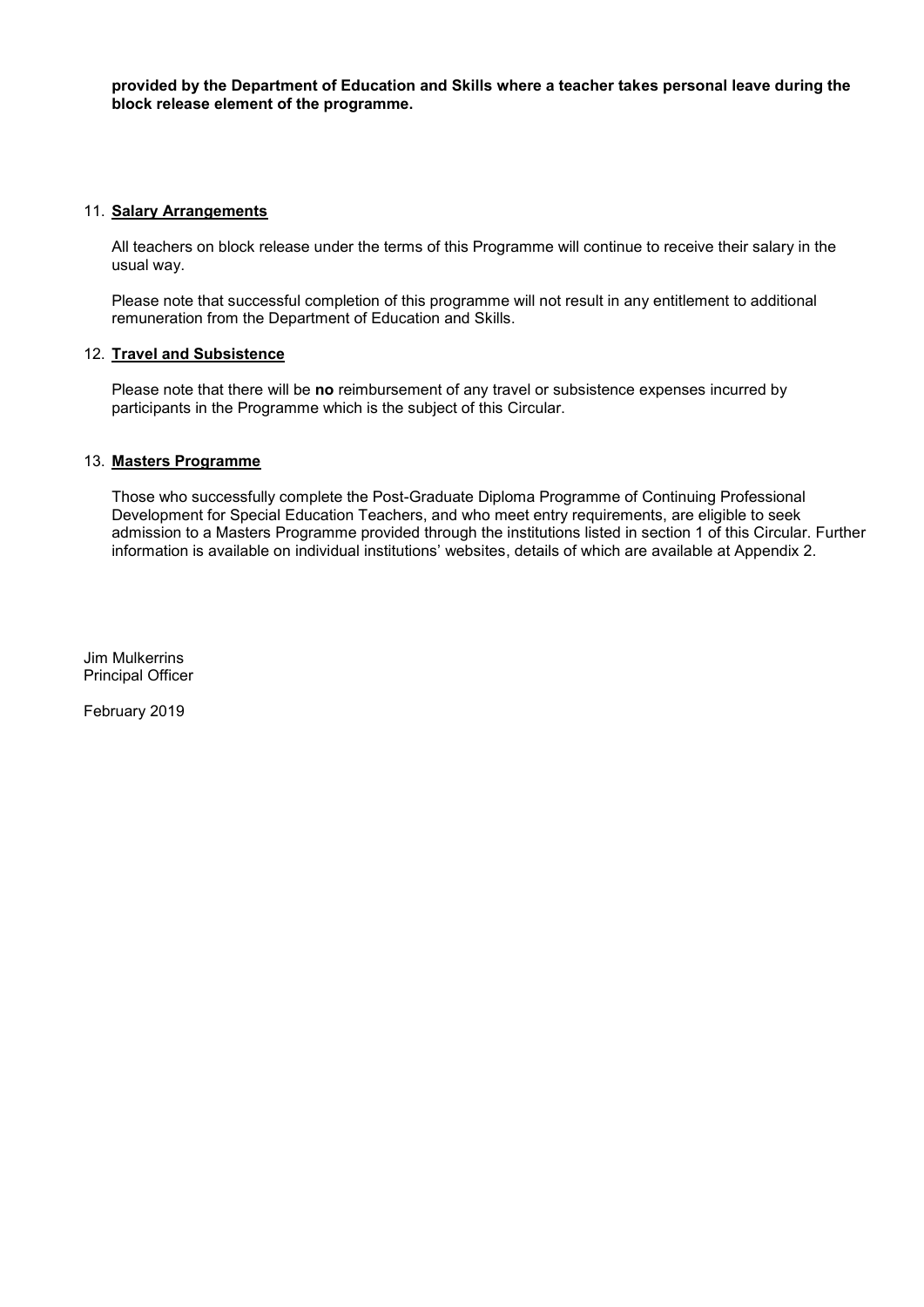The following Circulars are available for download on the website of the Department of Education and Skills, [www.education.ie](http://www.education.ie/):

| 0013/2017 | Circular to the Management Authorities of all Mainstream Primary Schools<br>Special Education Teaching Allocation                                                                                                                    |
|-----------|--------------------------------------------------------------------------------------------------------------------------------------------------------------------------------------------------------------------------------------|
| 0014/2017 | Circular to the Management Authorities of all Post Primary Schools: Secondary, Community<br>and Comprehensive Schools and the Chief Executive Officers of the Education and Training<br>Boards Special Education Teaching Allocation |
| 0031/2011 | <b>Teacher Recruitment Registration and Qualifications</b>                                                                                                                                                                           |
| 0025/2013 | Requirement for Teachers in Recognised Schools to Register with the Teaching Council                                                                                                                                                 |
| 0052/2013 | Procedures on the Commencement of Section 30 in Recognised Schools                                                                                                                                                                   |

Guidelines for Primary Schools Supporting Pupils with Special Educational Needs in Mainstream Schools

[https://www.education.ie/en/The-Education-System/Special-Education/Guidelines-for-Primary-Schools-Supporting-](https://www.education.ie/en/The-Education-System/Special-Education/Guidelines-for-Primary-Schools-Supporting-Pupils-with-Special-Educational-Needs-in-Mainstream-Schools.pdf)[Pupils-with-Special-Educational-Needs-in-Mainstream-Schools.pdf](https://www.education.ie/en/The-Education-System/Special-Education/Guidelines-for-Primary-Schools-Supporting-Pupils-with-Special-Educational-Needs-in-Mainstream-Schools.pdf)

Guidelines for Post-Primary Schools Supporting Students with Special Educational Needs in Mainstream Schools

[https://www.education.ie/en/The-Education-System/Special-Education/Guidelines-for-Post-Primary-Schools-](https://www.education.ie/en/The-Education-System/Special-Education/Guidelines-for-Post-Primary-Schools-Supporting-Students-with-Special-Educational-Needs-in-Mainstream-Schools.pdf)[Supporting-Students-with-Special-Educational-Needs-in-Mainstream-Schools.pdf](https://www.education.ie/en/The-Education-System/Special-Education/Guidelines-for-Post-Primary-Schools-Supporting-Students-with-Special-Educational-Needs-in-Mainstream-Schools.pdf)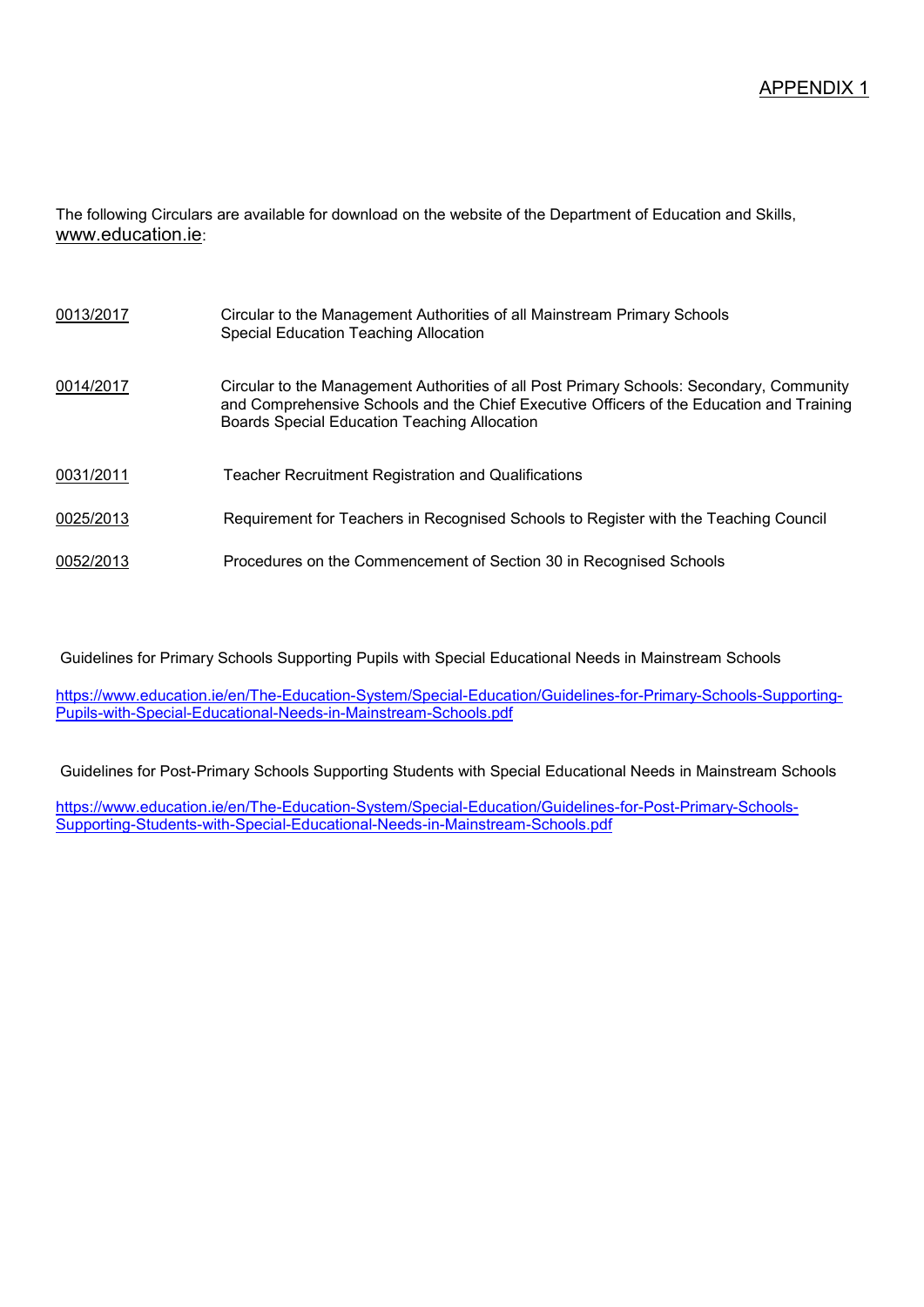## **Addresses of Colleges/Universities offering the Post-Graduate Diploma Programme of Continuing Professional Development for Special EducationTeachers**

| 1. School of Inclusive and Special Education,<br>DCU Institute of Education,<br>DCU St Patrick's Campus,<br>Drumcondra,<br>Dublin 9, | Phone (01) 8842042                                      |
|--------------------------------------------------------------------------------------------------------------------------------------|---------------------------------------------------------|
| DO9DYOO<br>https://www.dcu.ie/inclusive and special education/index.shtml                                                            | email: <i>ioe.ise@dcu.ie</i>                            |
| 2. Mary Immaculate College,<br>Department of Educational Psychology, Inclusive and                                                   | Phone: (061) 204563                                     |
| Special Education,<br>South Circular Road,                                                                                           | Fax: (061) 313632                                       |
| Limerick,<br>V94VN26<br>www.mic.ul.ie                                                                                                | email: marie.quaid@mic.ul.ie                            |
| 3. School of Education,<br>PGDSEN,                                                                                                   | Phone: (091) 492195                                     |
| National University of Ireland,<br><b>University Road</b><br>Galway.<br>www.nuigalway.ie                                             | Fax: (091) 750538<br>email: andrea.higgins@nuigalway.ie |
| 4. St. Angela's College,<br>Centre for Special Educational Needs, Inclusion and Diversity,<br>Lough Gill,                            | Phone: (071) 9195552<br>Fax: (071) 9146510              |
| Sligo.<br>www.stangelas.nuigalway.ie                                                                                                 | email: mgilmartin@stangelas.nuigalway.ie                |
| 5. Special Education Department,<br>School of Education,<br>Leeholme,<br>University College Cork,                                    | Phone: (021) 4902465<br>Fax: (021) 4270291              |
| Cork.<br>www.ucc.ie                                                                                                                  | email: Dan.OSullivan@ucc.ie                             |
| 6. Sarah Walshe<br>Room 0.06<br>School of Education,<br>Roebuck Offices,<br>University College Dublin,                               | Phone: (01) 7167948                                     |
| Belfield,<br>Dublin 4.<br>www.ucd.ie/education/study/diplomaprogrammes                                                               | email: educationenquiries@ucd.ie                        |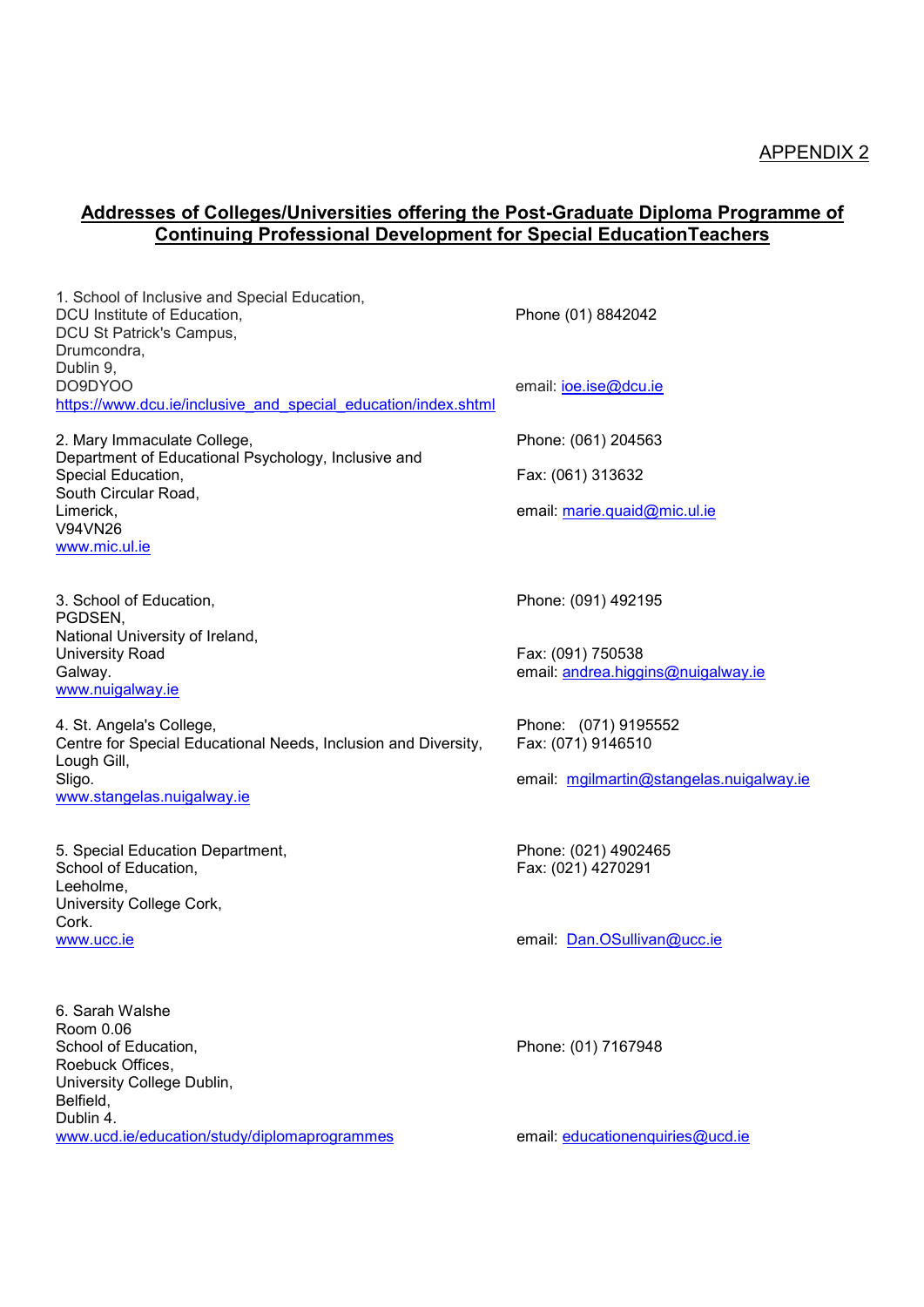## **Post-Graduate Diploma Programme of Continuing Professional Development for Special Education Teachers – 2019/2020**

### **To be completed by Teachers in Post-Primary Schools or in other Educational Services, e.g., Interventions, Youthreach, Prison Services, etc.**

|  |  |  | Please complete and return to the College/University of your choice by $4th$ of March 2019. |  |  |  |  |
|--|--|--|---------------------------------------------------------------------------------------------|--|--|--|--|
|--|--|--|---------------------------------------------------------------------------------------------|--|--|--|--|

**However please note, DCU applicants must apply online at the following link:** <http://www.dcu.ie/ise/gdils> **1. Personal Details** Name: \_\_\_\_\_\_\_\_\_\_\_\_\_\_\_\_\_\_\_\_\_\_\_\_\_\_\_\_\_\_\_\_\_\_\_\_\_\_ School: \_\_\_\_\_\_\_\_\_\_\_\_\_\_\_\_\_\_\_\_\_\_\_\_\_\_\_\_\_\_\_\_\_\_\_\_\_\_\_\_ Home Address: \_\_\_\_\_\_\_\_\_\_\_\_\_\_\_\_\_\_\_\_\_\_\_\_\_\_\_\_\_\_\_ School Address & Eircode: \_\_\_\_\_\_\_\_\_\_\_\_\_\_\_\_\_\_\_\_\_\_\_ \_\_\_\_\_\_\_\_\_\_\_\_\_\_\_\_\_\_\_\_\_\_\_\_\_\_\_\_\_\_\_\_\_\_\_\_\_\_\_\_\_\_\_\_ \_\_\_\_\_\_\_\_\_\_\_\_\_\_\_\_\_\_\_\_\_\_\_\_\_\_\_\_\_\_\_\_\_\_\_\_\_\_\_\_\_\_\_\_\_\_ \_\_\_\_\_\_\_\_\_\_\_\_\_\_\_\_\_\_\_\_\_\_\_\_\_\_\_\_\_\_\_\_\_\_\_\_\_\_\_\_\_\_\_\_ \_\_\_\_\_\_\_\_\_\_\_\_\_\_\_\_\_\_\_\_\_\_\_\_\_\_\_\_\_\_\_\_\_\_\_\_\_\_\_\_\_\_\_\_\_\_ Home Ph: \_\_\_\_\_\_\_\_\_\_\_\_\_\_\_\_\_\_\_\_\_\_\_\_\_\_\_\_\_\_\_\_\_\_\_ School Roll No: \_\_\_\_\_\_\_\_\_\_\_\_\_\_\_\_\_\_\_\_\_\_\_\_\_\_\_\_\_\_\_\_\_ Mobile: \_\_\_\_\_\_\_\_\_\_\_\_\_\_\_\_\_\_\_\_\_\_\_\_\_\_\_\_\_\_\_\_\_\_\_\_\_ School Phone: \_\_\_\_\_\_\_\_\_\_\_\_\_\_ Fax: \_\_\_\_\_\_\_\_\_\_\_\_\_\_\_ Personal email: \_\_\_\_\_\_\_\_\_\_\_\_\_\_\_\_\_\_\_\_\_\_\_\_\_\_\_\_\_\_\_ School email: \_\_\_\_\_\_\_\_\_\_\_\_\_\_\_\_\_\_\_\_\_\_\_\_\_\_\_\_\_\_\_\_\_\_ Teacher Payroll No: \_\_\_\_\_\_\_\_\_\_\_\_\_\_\_\_\_\_\_\_\_\_\_\_\_\_\_\_ Principal: \_\_\_\_\_\_\_\_\_\_\_\_\_\_\_\_\_\_\_\_\_\_\_\_\_\_\_\_\_\_\_\_\_\_\_\_\_\_ Please state Year of fulfilling Induction and PQE requirement: **2. Registration Details (Per Teaching Council Registration Certificate or Confirmation of Registration letter)\*** Teacher Registration Number \_\_\_\_\_\_\_\_\_\_\_\_\_\_\_\_\_\_\_\_\_\_Education Sector \_\_\_\_\_\_\_\_\_\_\_\_\_\_\_\_\_\_\_\_\_\_\_\_\_\_\_\_\_\_\_ Do you hold current Garda Vetting? Yes  $\Box$  No  $\Box$ \* A copy of the **Registration Certificate** or a **Confirmation of Registration letter** must accompany this form. **3. Current Teaching Position 3 (a)** Please tick which of the following best describes your current Employment Status: Permanent Contract of Indefinite Duration (CID)  $\qquad \Box$ Fixed Term Contract **Contract** Other, please specify:

If employed in a part time capacity, for how many hours are you employed?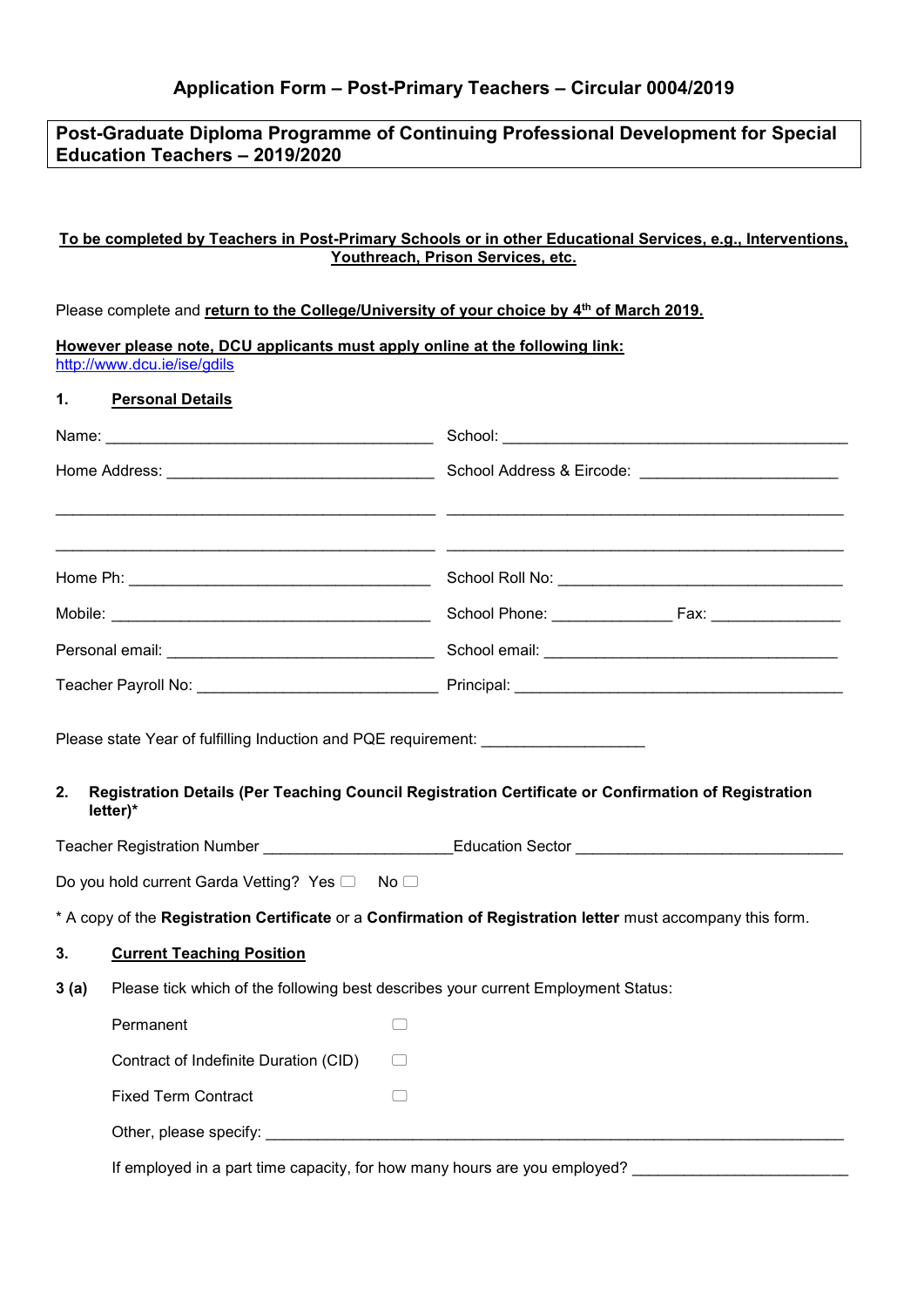**3 (b)** Please tick which of the following best describes the teaching position you will hold in 2019/2020 (*You may tick more than one box)*:

| <b>Position</b>                       | ∿ as        | <b>Position</b>                    | ∿ as        |
|---------------------------------------|-------------|------------------------------------|-------------|
|                                       | appropriate |                                    | appropriate |
| Special Education Hours in Mainstream |             | Ex-quota Special Education Teacher |             |
| <b>Special Education Teacher</b>      |             | <b>Teacher in Special Class</b>    |             |
| <b>Teacher in Special School</b>      |             |                                    |             |
| Other: Please specify:                |             |                                    |             |

#### **3 (c) Please state:**

- Your total number of years teaching:
- Number of years teaching in your present school:
- When were you appointed to your present SET post/hours?
- Have you been given timetabled hours for Special Educational Teaching work for the current year? (please state the number of hours):

#### **3 (d) Please state:**

Number of students you are currently teaching in your capacity as indicated at **3 (c)** above:

#### **3 (e) Please state:**

Number of timetabled hours you teach in mainstream classes:

**3 (f)** Have you been given timetabled hours for **Special Education Teaching** work for **2019/2020:** \_\_\_\_\_\_\_

If yes, please state the number of hours: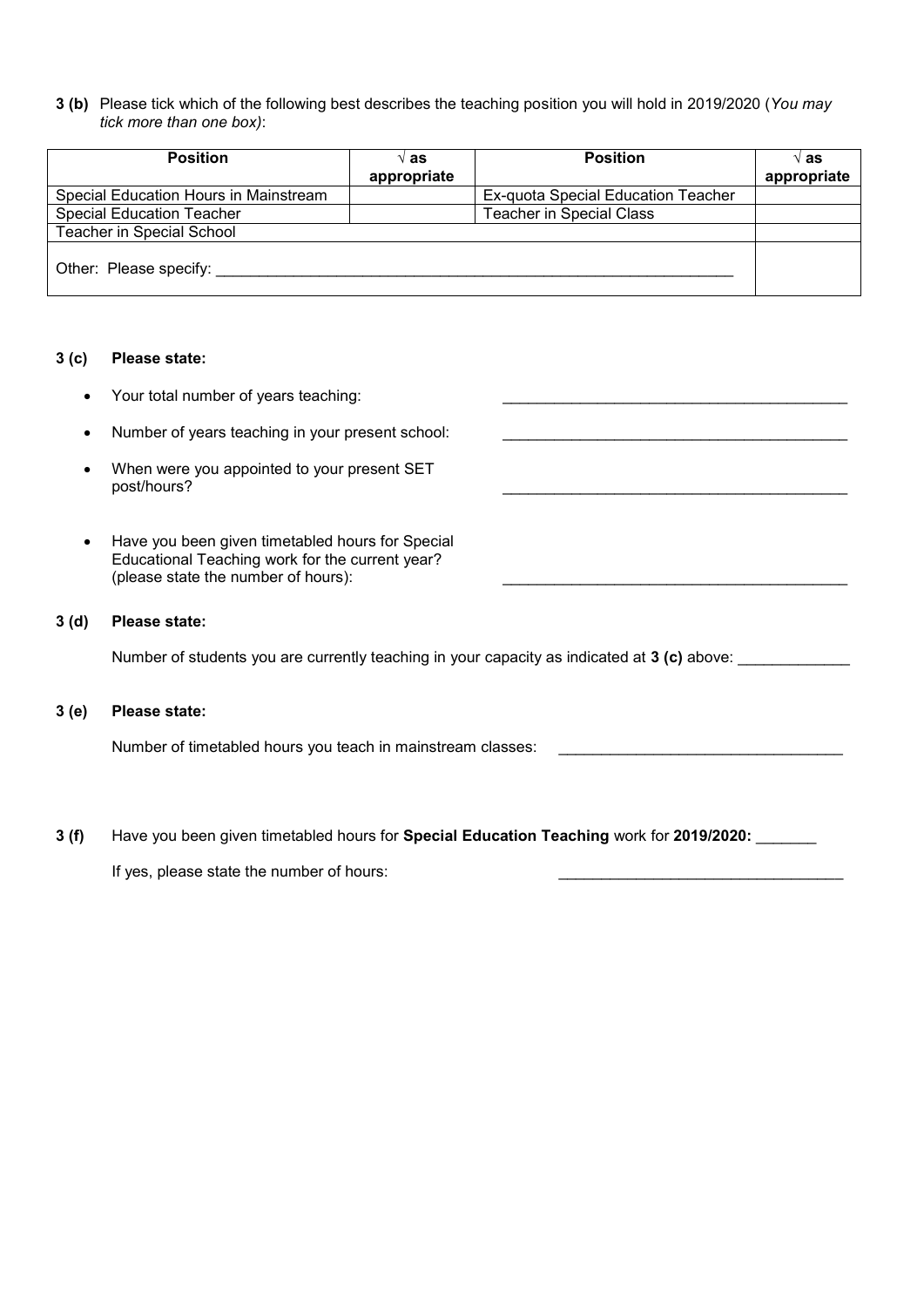| 3 <sub>(g)</sub> | For the school year 2019/2020, how many hours per week will you be timetabled in the following areas of<br>work: |                                                                                                                     |                |                    |  |
|------------------|------------------------------------------------------------------------------------------------------------------|---------------------------------------------------------------------------------------------------------------------|----------------|--------------------|--|
|                  | Special Class (include designation of special class)                                                             |                                                                                                                     |                |                    |  |
|                  | Withdrawal Work:                                                                                                 |                                                                                                                     | Team-Teaching: |                    |  |
|                  |                                                                                                                  | Consultation with Colleagues/Parent/Others (please specify):                                                        |                |                    |  |
|                  | Other (please specify):                                                                                          |                                                                                                                     |                |                    |  |
|                  | criteria in the accompanying circular:                                                                           | If your timetable has not yet been drawn up, please confirm with your principal that it will accord with the        |                |                    |  |
|                  |                                                                                                                  | I have certified with my Principal that this will be the case: Yes: $\Box$                                          |                | No: $\Box$         |  |
|                  |                                                                                                                  | 3 (h)Please state name, address and roll numbers of all the schools in which you currently teach, where applicable: |                |                    |  |
| Name             |                                                                                                                  | Address                                                                                                             | Roll Number    | <b>DEIS School</b> |  |
|                  |                                                                                                                  |                                                                                                                     |                |                    |  |
|                  |                                                                                                                  |                                                                                                                     |                |                    |  |
|                  |                                                                                                                  |                                                                                                                     |                |                    |  |

 $\_$  ,  $\_$  ,  $\_$  ,  $\_$  ,  $\_$  ,  $\_$  ,  $\_$  ,  $\_$  ,  $\_$  ,  $\_$  ,  $\_$  ,  $\_$  ,  $\_$  ,  $\_$  ,  $\_$  ,  $\_$  ,  $\_$  ,  $\_$  ,  $\_$  ,  $\_$  ,  $\_$  ,  $\_$  ,  $\_$  ,  $\_$  ,  $\_$  ,  $\_$  ,  $\_$  ,  $\_$  ,  $\_$  ,  $\_$  ,  $\_$  ,  $\_$  ,  $\_$  ,  $\_$  ,  $\_$  ,  $\_$  ,  $\_$  ,

\_\_\_\_\_\_\_\_\_\_\_\_\_\_\_\_\_\_\_\_\_\_\_\_\_\_\_\_\_\_\_\_\_\_\_\_\_\_\_\_\_\_\_\_\_\_\_\_\_\_\_\_\_\_\_\_\_\_\_\_\_\_\_\_\_\_\_\_\_\_\_\_\_\_\_\_\_\_\_\_\_\_\_\_\_\_\_\_\_\_\_\_

# **4. Professional or other qualifications held:**

| College,<br><b>University or</b><br>other Awarding<br><b>Body</b> | Dates of<br>attendance<br>and whether<br>full-time or<br>part-time | Degree or other<br><b>Qualifications</b><br>obtained/to be<br>obtained | <b>Grade/Class</b><br>(if any) | Subject(s) | Date of<br><b>Award</b> |
|-------------------------------------------------------------------|--------------------------------------------------------------------|------------------------------------------------------------------------|--------------------------------|------------|-------------------------|
|                                                                   |                                                                    |                                                                        |                                |            |                         |
|                                                                   |                                                                    |                                                                        |                                |            |                         |
|                                                                   |                                                                    |                                                                        |                                |            |                         |
|                                                                   |                                                                    |                                                                        |                                |            |                         |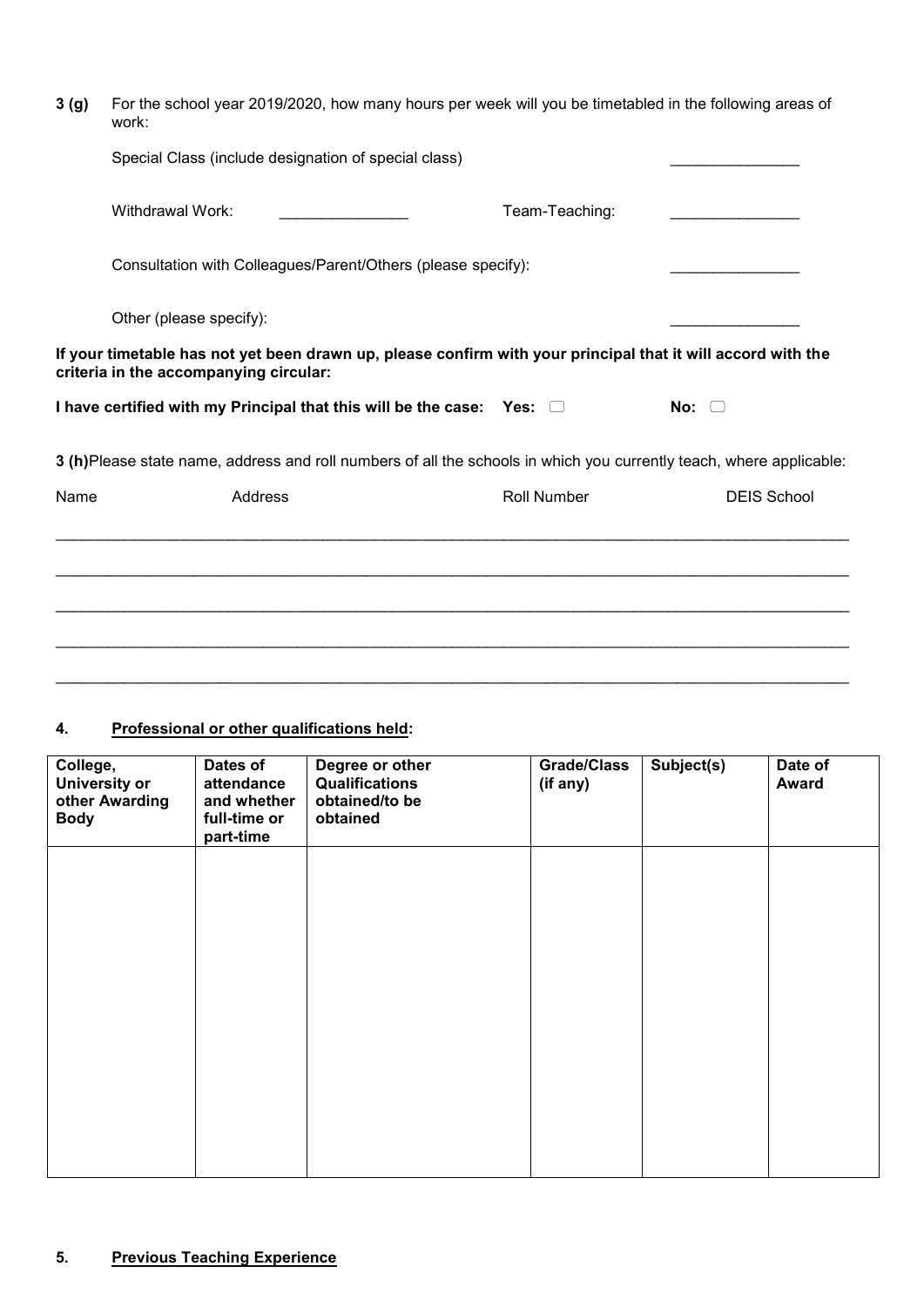| 5(a) | Number of years teaching mainstream classes:                                                                                                                                                                                        |       |
|------|-------------------------------------------------------------------------------------------------------------------------------------------------------------------------------------------------------------------------------------|-------|
|      | Name and Address of School(s)                                                                                                                                                                                                       | Dates |
|      |                                                                                                                                                                                                                                     |       |
|      |                                                                                                                                                                                                                                     |       |
|      |                                                                                                                                                                                                                                     |       |
|      |                                                                                                                                                                                                                                     |       |
|      |                                                                                                                                                                                                                                     |       |
| 5(b) | Prior to taking up your current position, please state number of years in:<br>Special Schools<br><b>Special Classes</b><br>$\frac{1}{2}$<br><b>Special Education</b><br>$\mathcal{L}^{\text{max}}$ , and $\mathcal{L}^{\text{max}}$ |       |
|      | Total                                                                                                                                                                                                                               |       |
|      | Name and Address of School(s)                                                                                                                                                                                                       | Dates |
|      |                                                                                                                                                                                                                                     |       |
|      |                                                                                                                                                                                                                                     |       |
|      |                                                                                                                                                                                                                                     |       |
|      |                                                                                                                                                                                                                                     |       |
|      |                                                                                                                                                                                                                                     |       |
|      |                                                                                                                                                                                                                                     |       |
|      |                                                                                                                                                                                                                                     |       |
|      |                                                                                                                                                                                                                                     |       |
|      |                                                                                                                                                                                                                                     |       |
|      |                                                                                                                                                                                                                                     |       |
|      |                                                                                                                                                                                                                                     |       |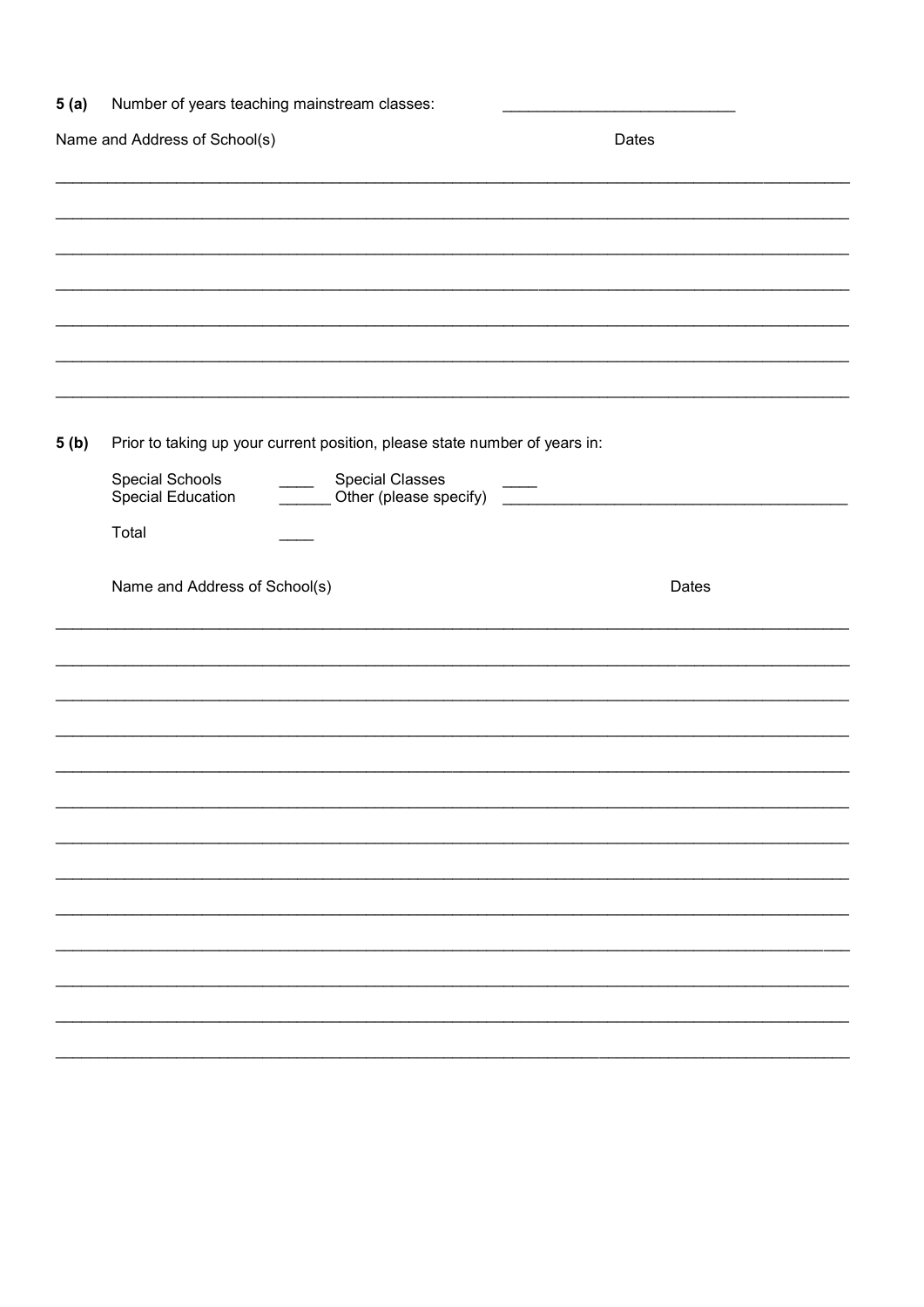$5( c)$ Please provide details of any other relevant experience in educational settings e.g. subjects you currently teach:

#### Previous Professional Development courses attended (e.g. Induction, SESS, other CPD): 6.

| Name & Dates of<br>Professional<br><b>Development Course</b> | <b>Duration</b> | <b>Grade/Class</b><br>(if any) | Subject(s) | <b>Year of Completion</b><br>of Professional<br><b>Development</b><br><b>Course</b> | <b>Accrediting Body</b> |
|--------------------------------------------------------------|-----------------|--------------------------------|------------|-------------------------------------------------------------------------------------|-------------------------|
|                                                              |                 |                                |            |                                                                                     |                         |
|                                                              |                 |                                |            |                                                                                     |                         |
|                                                              |                 |                                |            |                                                                                     |                         |

#### $\overline{7}$ . Details of other applications made

Have you previously applied for the Special Education Course? Yes  $\Box$  No  $\Box$  $7(a)$ 

If yes: What year

**Which College/University**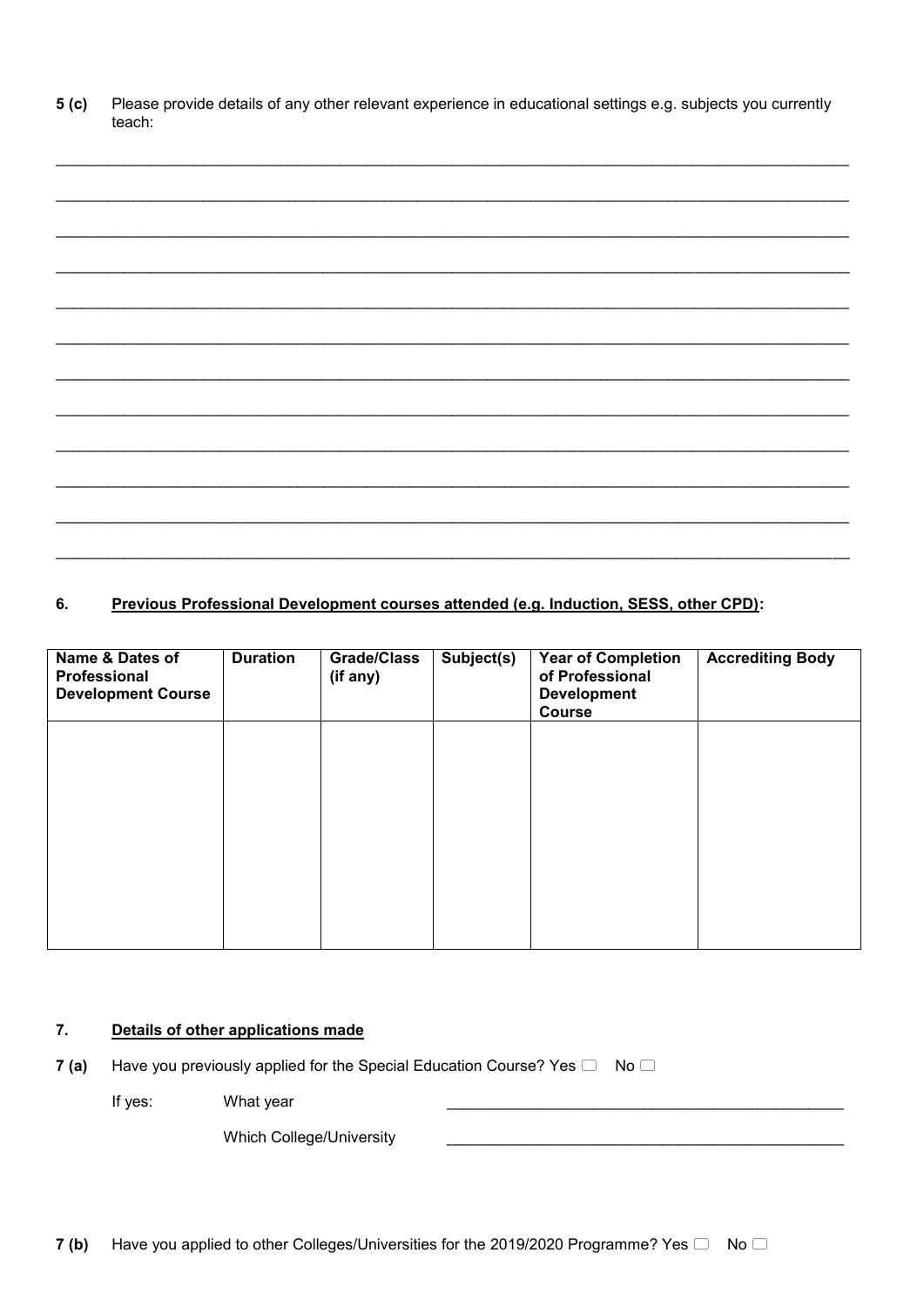If yes: Which College/University

I have read the description of the programme of continuing professional development as set out in Circular 0004/2019 and I agree to attend, in full, the Course for which I am making application and to fulfil the necessary conditions of such participation. I will notify my school authority of any absence from the course in accordance with normal procedures.

I confirm that I understand that

- (1) successful completion of this Programme will not result in any entitlement to additional remuneration from the Department of Education and Skills,
- (2) no travel or subsistence expenses will be met for participants in the Programme which is the subject of this Circular / application form, and
- (3) evidence of having completed Garda vetting is required for participation in the course.

**SIGNED: \_\_\_\_\_\_\_\_\_\_\_\_\_\_\_\_\_\_\_\_\_\_\_\_\_\_\_\_\_\_\_\_\_\_\_\_\_\_ Date: \_\_\_\_\_\_\_\_\_\_\_\_\_\_\_\_\_\_\_\_\_\_\_\_\_\_\_**

**Please return completed application form, a copy of your Registration Certificate, the Certificate may now be downloaded from the website: [www.teachingcouncil.ie](http://www.teachingcouncil.ie/) , and the form to be completed by the school authorities to the College/University of your choice.** 

**Closing date for applications is 4 th of March 2019**

**Thank you for your cooperation in completing this application form.**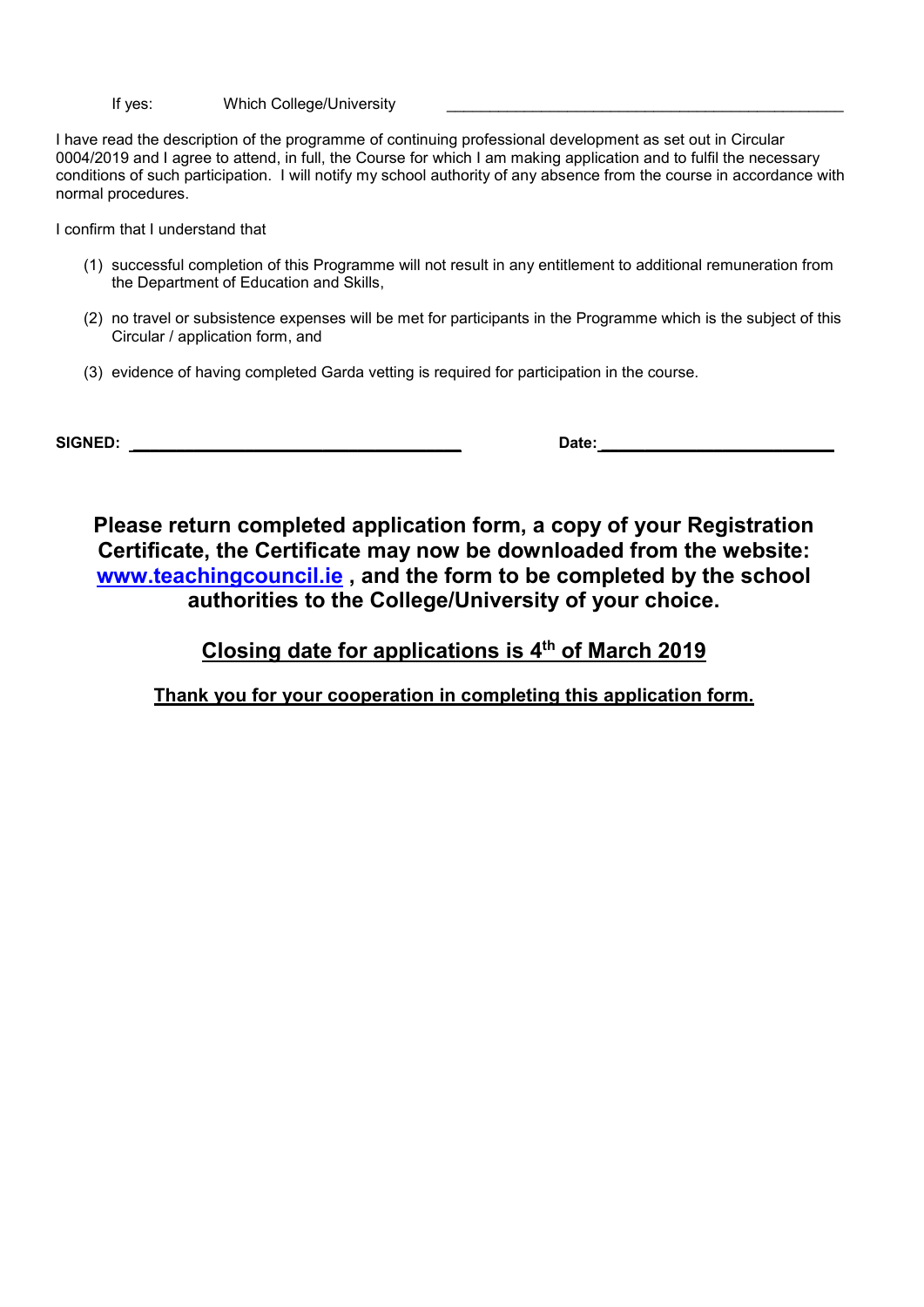# **Principals of Post Primary Schools should complete question 8 (a) to 8 (f)**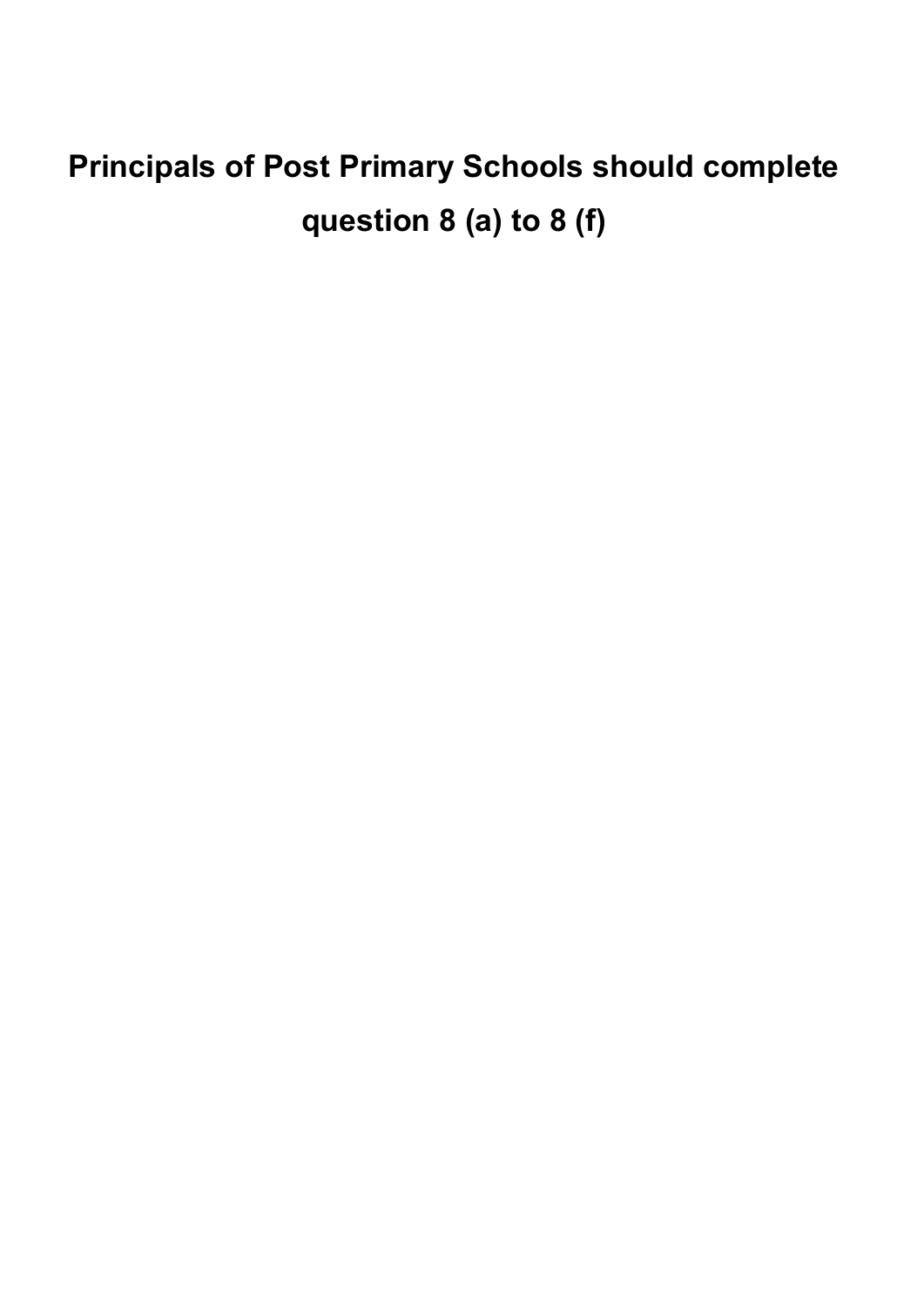# **Principals of Post-Primary Schools should complete question 8 (a) to 8 (f).**

#### **8. To be completed by the School Authorities**

**8 (a)** Please state:

|                  | (i)                                                                                                                                   | The number of teachers with Special<br><b>Education Teaching duties</b>                                                                 |  |
|------------------|---------------------------------------------------------------------------------------------------------------------------------------|-----------------------------------------------------------------------------------------------------------------------------------------|--|
|                  | (ii)                                                                                                                                  | The number of teachers who have qualifications in Special Education                                                                     |  |
|                  | (iii)                                                                                                                                 | How many of these teachers referred to at (ii) above are<br>currently working in Special Education                                      |  |
| 8(b)             | Please state:                                                                                                                         |                                                                                                                                         |  |
|                  | (i)                                                                                                                                   | The number of students in Junior Cycle (2019/20)                                                                                        |  |
|                  | (ii)                                                                                                                                  | The number of students in Senior Cycle (2019/20)                                                                                        |  |
|                  | (iii)                                                                                                                                 | The number of students in Educational Service (2019/20)                                                                                 |  |
| 8 <sub>(c)</sub> | Please state the number of successful applications for the<br>Special Education course which have been made by your school since 2013 |                                                                                                                                         |  |
| 8(d)             |                                                                                                                                       | Please state the number of unsuccessful applications for the<br>Special Education course which have been made by your school since 2013 |  |
| 8(e)             | For what years were the applications at $8$ (d) above made                                                                            |                                                                                                                                         |  |

Please attach a copy of the applicants **2019/2020 timetable** incorporating the designated Special Education Teaching hours. If it is not available please forward a copy, when completed, to the relevant College/University. **Please note that teachers who will be attending the Course will be released for eight weeks over the academic year for which substitution will be provided.**

**Please note that it will only be possible for the teacher to take up a place or continue on the course if the necessary hours and facilities to enable full participation are provided. It is particularly important that teachers participating in the programme are given a work-load which will permit them to benefit fully from the continuing professional development being offered.**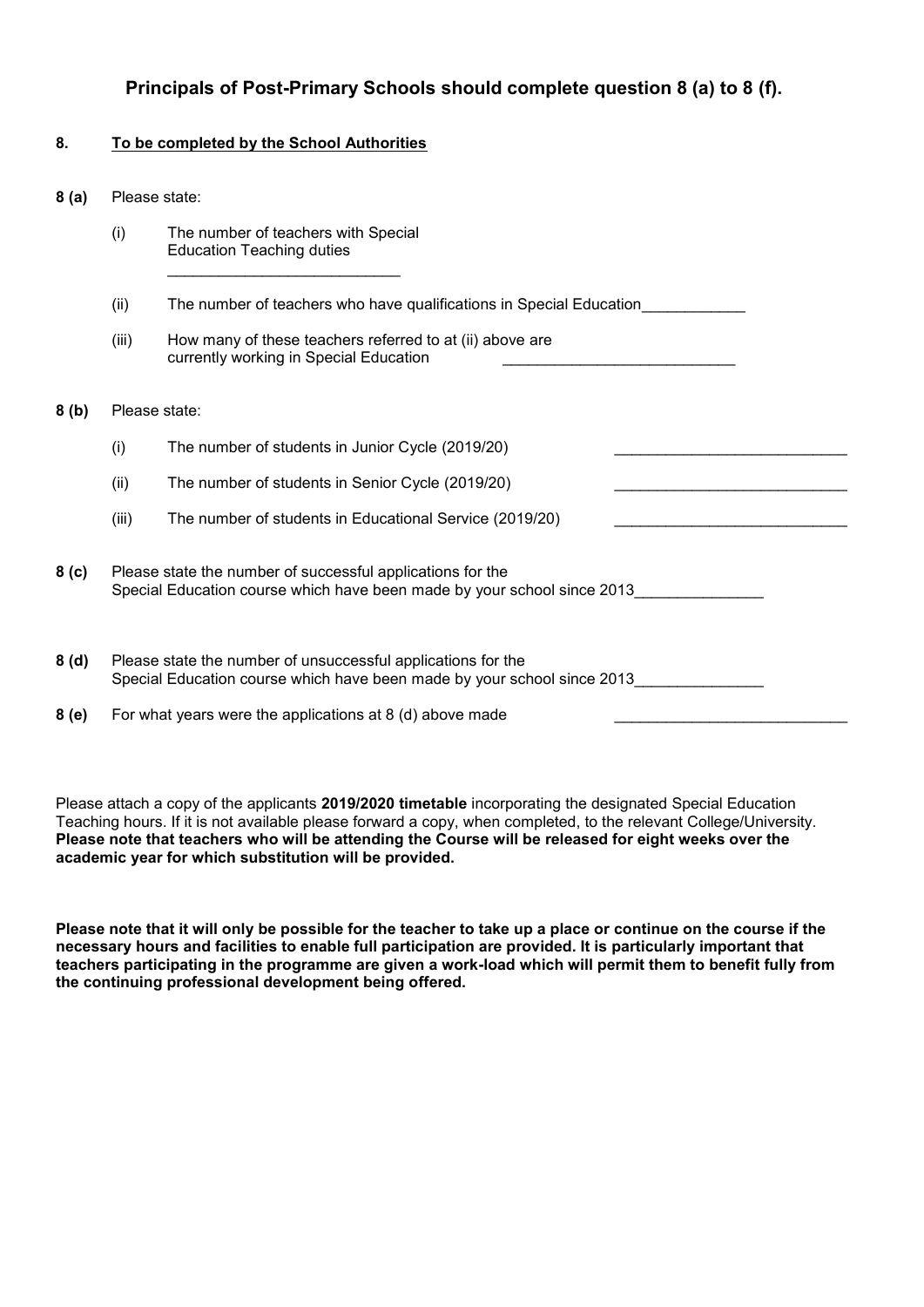**8 (f)** Please provide the number of SET allocation hours the school has been given for the current year

I nominate **EXECUTE:** The attend this post-graduate programme and I confirm that the applicant for this combined course is a registered teacher in accordance with Section 31 of the Teaching Council Act, 2001.

#### **I confirm that the candidate's workload will permit them to benefit fully from the continuing professional development being offered and will accord with the criteria in Circular: 0004/2019.**

I confirm that the detail contained within the candidate's application form is correct and that the information in this application form is correct and, if the above named teacher is given a place on the **Post-Graduate Diploma Programme of Continuing Professional Development for Special Education Teachers 2019/2020**, that the Board of Management agrees to release him/her to attend the programme and will fulfil all course requirements as specified in Circular 0004/2019. I undertake to ensure that the required substitution will be in place in a timely manner and I agree that I will not request the teacher to attend any school event for any reason during block release dates.

#### **A copy of the Teacher Registration Certificate or a letter of confirmation of registration as provided by the Teaching Council must accompany this form.**

| <b>SIGNED:</b>         |                                                                           |
|------------------------|---------------------------------------------------------------------------|
| DATE:                  | (Principal)                                                               |
| <b>COUNTER SIGNED:</b> |                                                                           |
| DATE:                  | (Director/Manager/Chief Executive/Chairperson of the Board of Management) |

#### *Data Protection*

*The Department of Education and Skills will treat all personal data you provide on this form as confidential and will use them solely for the purpose intended. The main purpose for which the Department requires the personal data provided by you to relevant colleges is for processing student details attending SEN courses to check eligibility and for processing sanction for substitution purposes. The personal data provided may be exchanged by the College to the Department in line with the scheme. The privacy notice outlining further information in relation to this form can be found at <https://www.education.ie/en/The-Department/Data-Protection/gdpr/>***.**

*Full details of the Department's data protection policy setting out how we will use your personal data or that of your child's data as well as information regarding your rights as a data subject are available at [https://www.education.ie/en/The-](https://www.education.ie/en/The-Department/Data-Protection/)[Department/Data-Protection/.](https://www.education.ie/en/The-Department/Data-Protection/) Details of this policy and privacy notice are also available in hard copy from the address below upon request.*

Teacher Education Section Cornamaddy Athlone Co. Westmeath N37 X659

 $\mathcal{L}_\text{max} = \frac{1}{2} \sum_{i=1}^{n} \frac{1}{2} \sum_{i=1}^{n} \frac{1}{2} \sum_{i=1}^{n} \frac{1}{2} \sum_{i=1}^{n} \frac{1}{2} \sum_{i=1}^{n} \frac{1}{2} \sum_{i=1}^{n} \frac{1}{2} \sum_{i=1}^{n} \frac{1}{2} \sum_{i=1}^{n} \frac{1}{2} \sum_{i=1}^{n} \frac{1}{2} \sum_{i=1}^{n} \frac{1}{2} \sum_{i=1}^{n} \frac{1}{2} \sum_{i=1}^{n} \frac{1$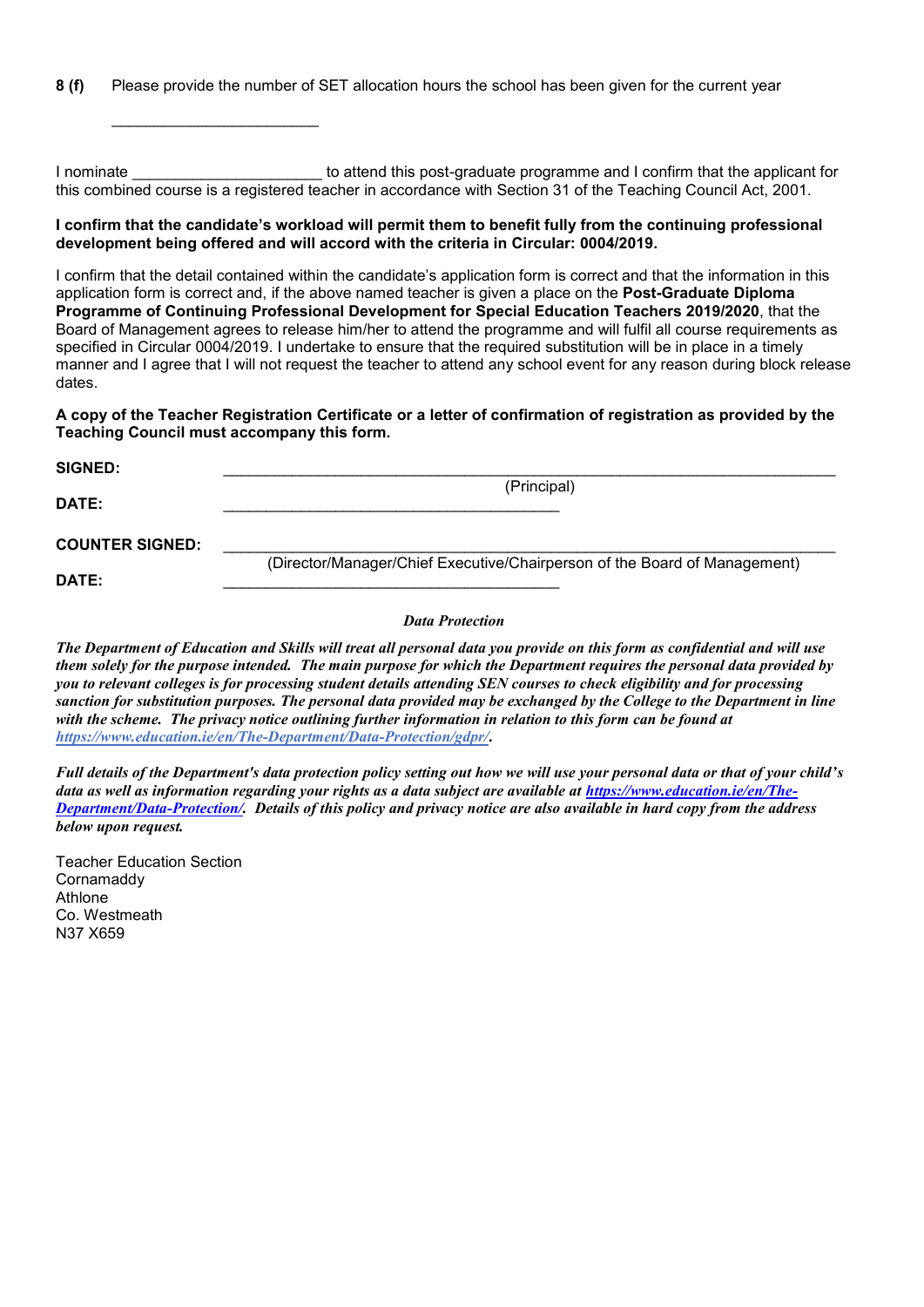## **Post-Graduate Diploma Programme of Continuing Professional Development for Special Education Teachers – 2019/2020**

### **To be completed by Teachers in Mainstream Primary and Special Schools**

#### Please complete and **return to the College/University of your choice by 4 th of March 2019**

**However please note, DCU applicants must apply online at the following link:**  <http://www.dcu.ie/ise/gdils>

### **1. Personal Details**

|                                                                                           |                                               | <u> 1989 - Johann John Stone, Amerikaansk politiker (* 1908)</u>                                                                                                                                   |
|-------------------------------------------------------------------------------------------|-----------------------------------------------|----------------------------------------------------------------------------------------------------------------------------------------------------------------------------------------------------|
|                                                                                           |                                               |                                                                                                                                                                                                    |
|                                                                                           |                                               |                                                                                                                                                                                                    |
|                                                                                           |                                               |                                                                                                                                                                                                    |
|                                                                                           |                                               |                                                                                                                                                                                                    |
|                                                                                           |                                               |                                                                                                                                                                                                    |
|                                                                                           |                                               |                                                                                                                                                                                                    |
| 2.                                                                                        | <b>Registration letter</b>                    | Registration Details (per Teaching Council Registration Certificate or per Confirmation of<br>Teacher Registration Number ________________________Education Sector _______________________________ |
|                                                                                           | Do you hold current Garda Vetting? Yes □ No □ |                                                                                                                                                                                                    |
| form.                                                                                     |                                               | * A copy of the Teacher Registration Certificate or Confirmation of Registration letter must accompany this                                                                                        |
| 3.                                                                                        | <b>Current Teaching Position</b>              |                                                                                                                                                                                                    |
| Please tick which of the following best describes your current Employment Status:<br>3(a) |                                               |                                                                                                                                                                                                    |
|                                                                                           | Permanent                                     | $\begin{array}{cc} \end{array}$                                                                                                                                                                    |
|                                                                                           | Contract of Indefinite Duration (CID)         |                                                                                                                                                                                                    |
|                                                                                           | <b>Fixed Term Contract</b>                    | $\Box$                                                                                                                                                                                             |
|                                                                                           |                                               |                                                                                                                                                                                                    |

If employed in a part time capacity, for how many hours are you employed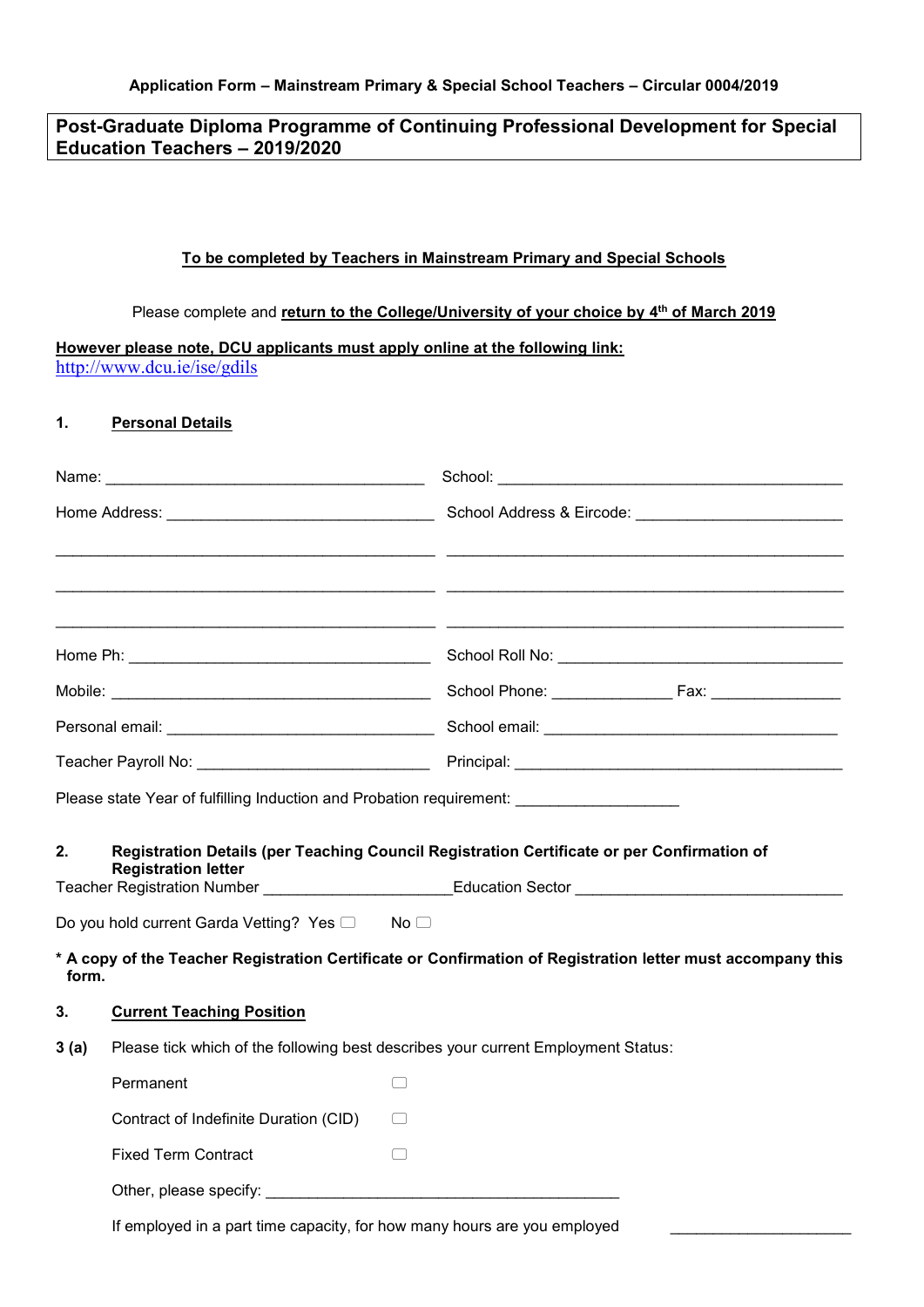**3 (b)** Please tick which of the following best describes the teaching position you will hold in 2019/2020:

| <b>Position</b>                                                   | √ as<br>appropriate | <b>Position</b>                                      | $\vee$ as<br>appropriate |
|-------------------------------------------------------------------|---------------------|------------------------------------------------------|--------------------------|
| <b>Special Education Teacher</b>                                  |                     | Teacher in a special class in a<br>mainstream school |                          |
| Class Teacher in a special school                                 |                     | Subject Teacher in a special<br>school               |                          |
| Visiting teacher (specify SEN category and number<br>on caseload) |                     | Principal in a special school                        |                          |
| Other (please specify)                                            |                     |                                                      |                          |

Please state the number of students with SEN whom you are currently teaching in school: \_\_\_\_\_\_\_\_\_\_\_\_\_\_\_\_\_\_\_\_\_\_

#### **3 (c)** Please state:

- Your total number of years teaching
- Number of years teaching in your present school
- When were you appointed to your present SET post/hours?

#### **3 (d)** Please state:

Number of students you are currently teaching in your capacity as indicated at **3 (c)** above: \_\_\_\_\_\_\_\_\_\_\_\_\_

**3 (e)** Number of years teaching mainstream classes: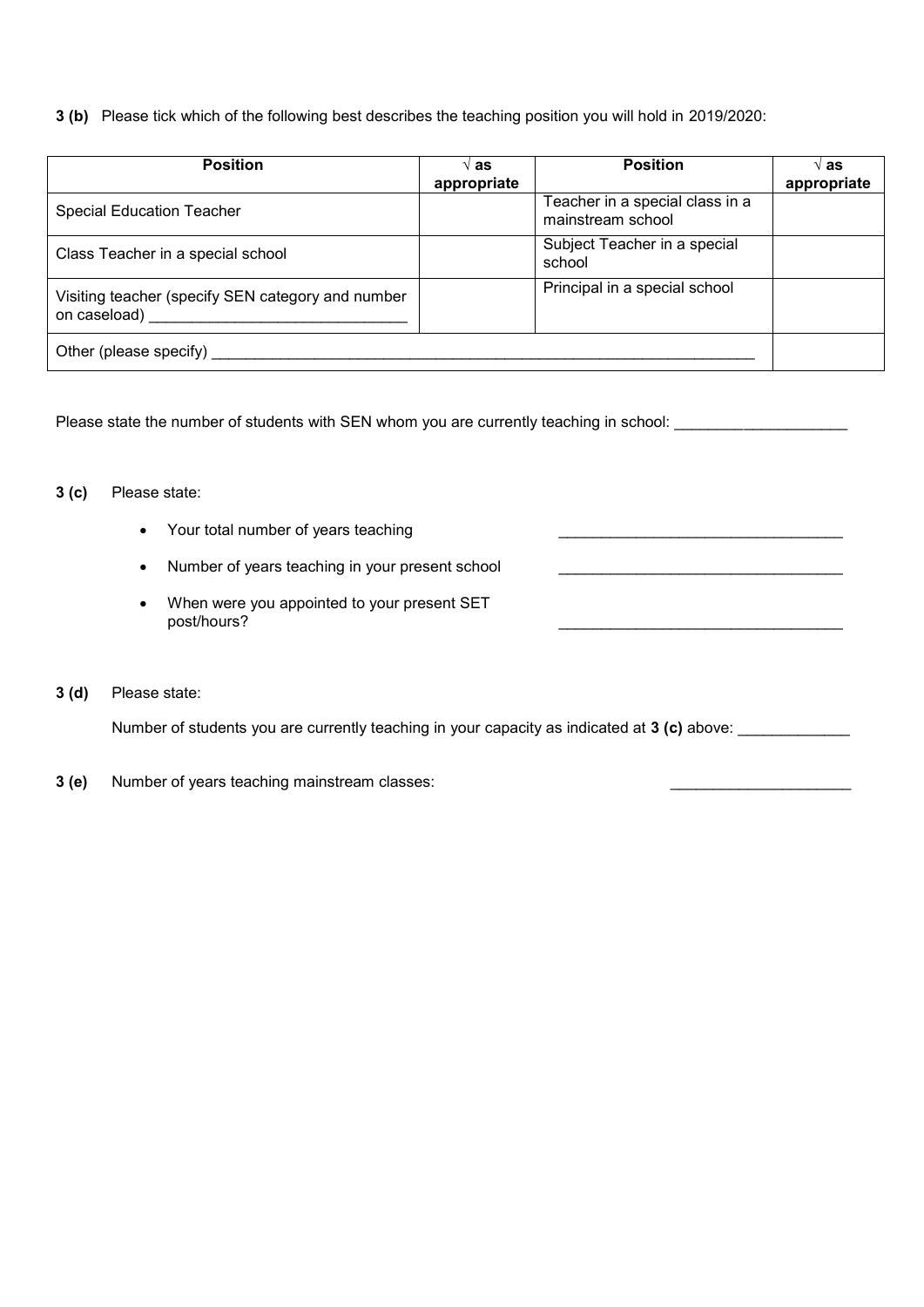**3 (f)** Please state name, address and roll numbers of all the schools in which you currently teach, where applicable:

| School Name | Address | Roll Number | DEIS category |
|-------------|---------|-------------|---------------|
|             |         |             |               |
|             |         |             |               |
|             |         |             |               |
|             |         |             |               |
|             |         |             |               |
|             |         |             |               |
|             |         |             |               |
|             |         |             |               |
|             |         |             |               |

# **4. Professional or other qualifications held**

| College,<br><b>University or</b><br>other Awarding<br><b>Body</b> | Dates of<br>attendance and<br>whether full-<br>time or<br>part-time | Degree or other<br>Qualifications<br>obtained/to be<br>obtained | Grade/Class<br>(if any) | Subject(s) | Date of<br><b>Award</b> |
|-------------------------------------------------------------------|---------------------------------------------------------------------|-----------------------------------------------------------------|-------------------------|------------|-------------------------|
|                                                                   |                                                                     |                                                                 |                         |            |                         |
|                                                                   |                                                                     |                                                                 |                         |            |                         |
|                                                                   |                                                                     |                                                                 |                         |            |                         |
|                                                                   |                                                                     |                                                                 |                         |            |                         |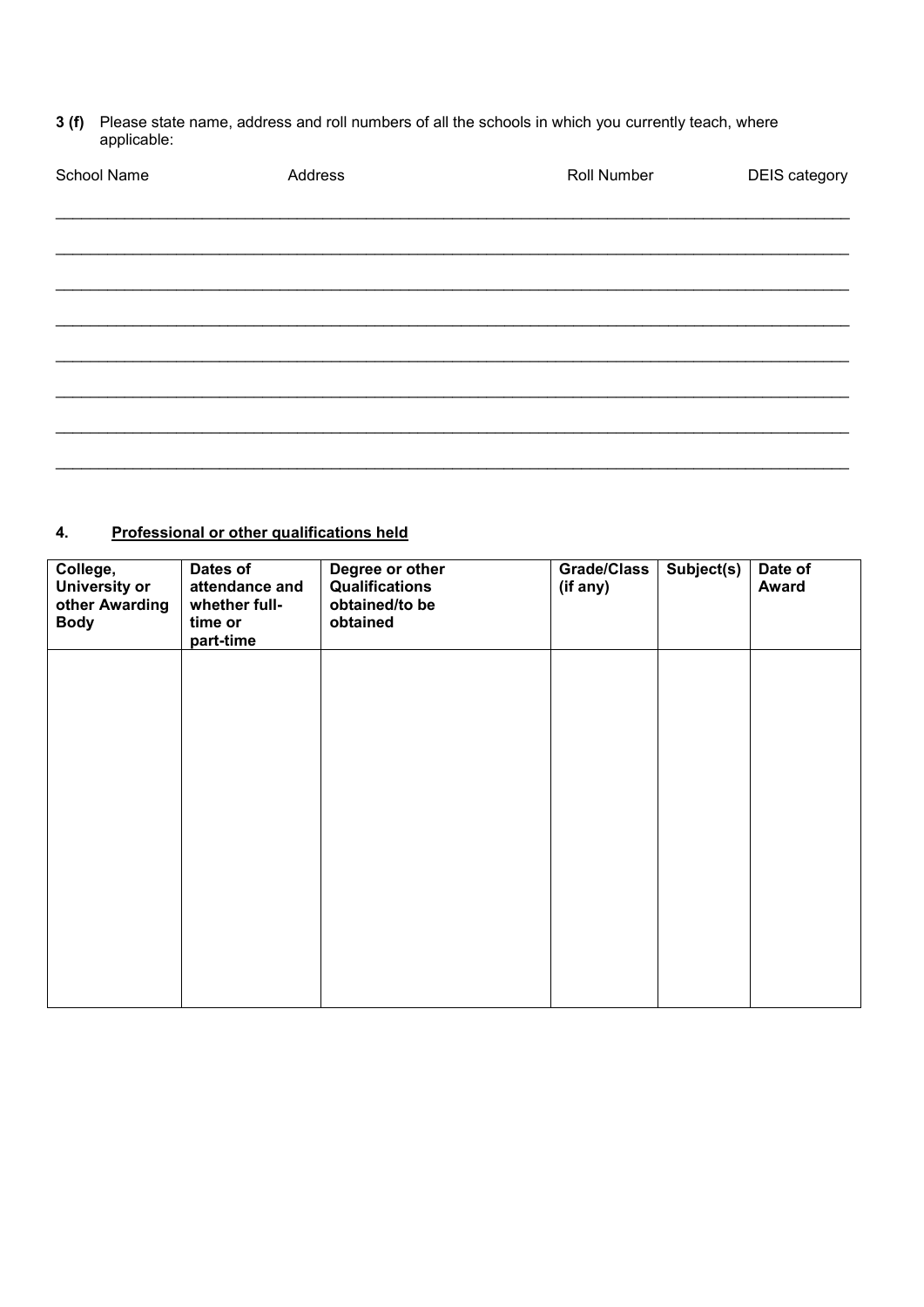#### **Previous Teaching Experience** 5.

| 5(a) | Prior to taking up your current position, please state number of years as a teacher in: |                                                                           |                        |
|------|-----------------------------------------------------------------------------------------|---------------------------------------------------------------------------|------------------------|
|      | <b>Special Schools</b>                                                                  |                                                                           | <b>Special Classes</b> |
|      |                                                                                         | Special Education (Former Learning Support/Resource Teaching Roles) _____ |                        |
|      | Other (please specify)                                                                  | Total                                                                     |                        |
|      | Name and Address of School(s)<br>(please specify teaching role)                         |                                                                           | Dates                  |
|      |                                                                                         |                                                                           |                        |
|      |                                                                                         |                                                                           |                        |
|      |                                                                                         |                                                                           |                        |
|      |                                                                                         |                                                                           |                        |
|      |                                                                                         |                                                                           |                        |

Please provide details of any other relevant experience in educational settings:  $5(b)$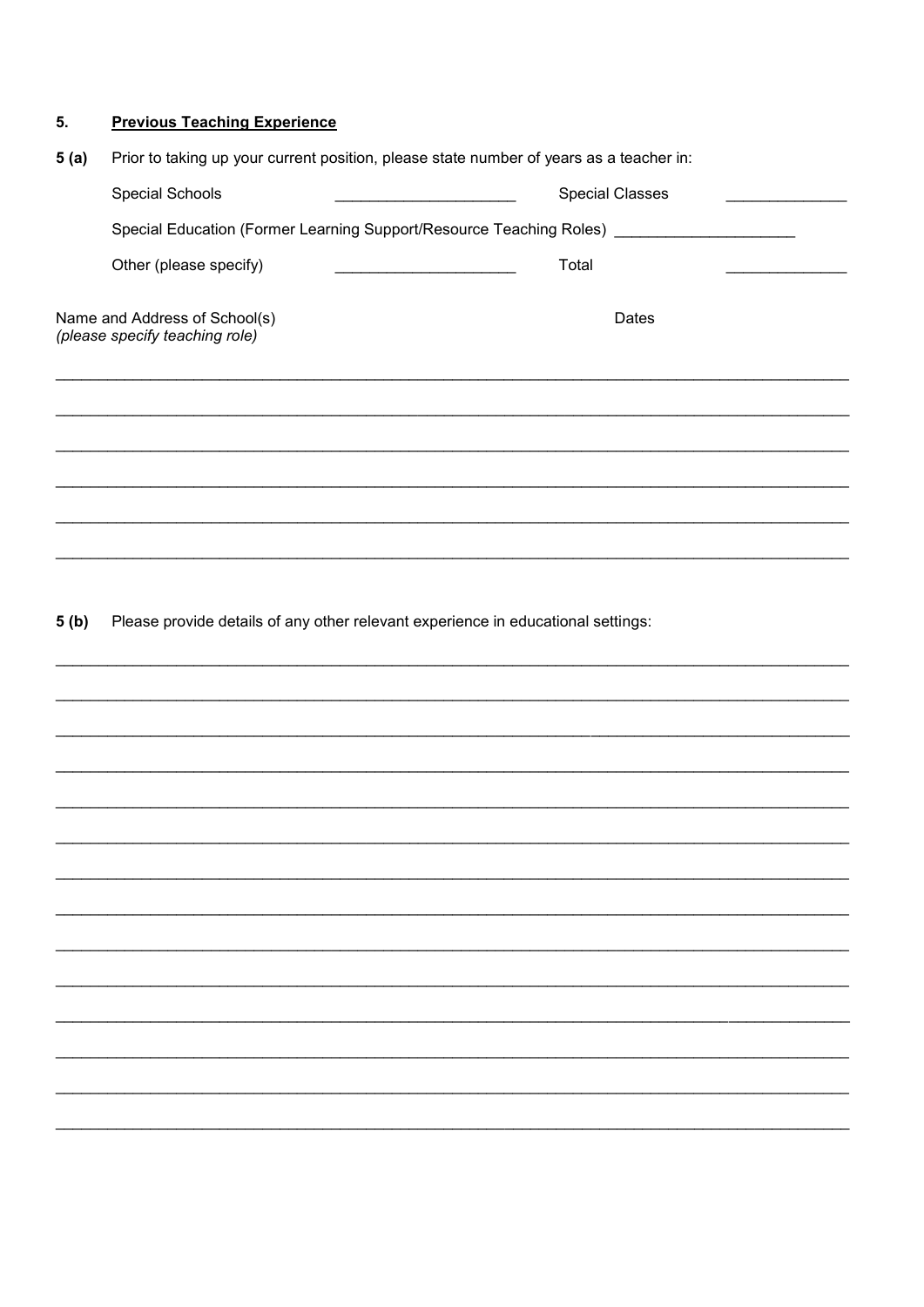### **6. Previous Professional Development (e.g. Induction, SESS, other CPD):**

| Name & Dates of<br>Professional<br><b>Development Course</b> | <b>Duration</b> | <b>Grade/Class</b><br>(if any) | Subject(s) | <b>Year of Completion</b><br>of Professional<br><b>Development</b><br><b>Course</b> | <b>Accrediting Body</b> |
|--------------------------------------------------------------|-----------------|--------------------------------|------------|-------------------------------------------------------------------------------------|-------------------------|
|                                                              |                 |                                |            |                                                                                     |                         |
|                                                              |                 |                                |            |                                                                                     |                         |
|                                                              |                 |                                |            |                                                                                     |                         |
|                                                              |                 |                                |            |                                                                                     |                         |

#### **7. Other applications made**

**7 (a)** Have you previously applied for the Special Education Course? Yes  $\Box$  No  $\Box$ 

If yes: What year?

Which College/University?

**7 (b)** Have you applied to other Colleges/Universities for this course for the 2019/2020 programme?

 $Yes \Box$  No  $\Box$ 

If yes: Which College/University

I have read the description of the programme of continuing professional development as set out in Circular 0004/2019 and I agree to attend, in full, the course for which I am making application and fulfil the necessary conditions of such participation. I will notify my school authority of any absence from the course in accordance with normal procedures.

I confirm that I understand that

- (1) successful completion of this Programme will not result in any entitlement to additional remuneration from the Department of Education and Skills,
- (2) no travel or subsistence expenses will be met for participants in the Programme which is the subject of this Circular / application form, and
- (3) evidence of having completed Garda vetting is required for participation in the course.

**SIGNED:** \_\_\_\_\_\_\_\_\_\_\_\_\_\_\_\_\_\_\_\_\_\_\_\_\_\_\_\_\_\_\_\_\_\_\_ **DATE:** \_\_\_\_\_\_\_\_\_\_\_\_\_\_\_\_\_\_\_\_\_\_\_\_\_\_

**Please return completed application form, a copy of your Registration Certificate, the Certificate may now be downloaded from the website: [www.teachingcouncil.ie](http://www.teachingcouncil.ie/) , and the form to be completed by the school authorities to the College/University of your choice. Closing date for applications is 4 th of March 2019**

**Thank you for your cooperation in completing this application form.**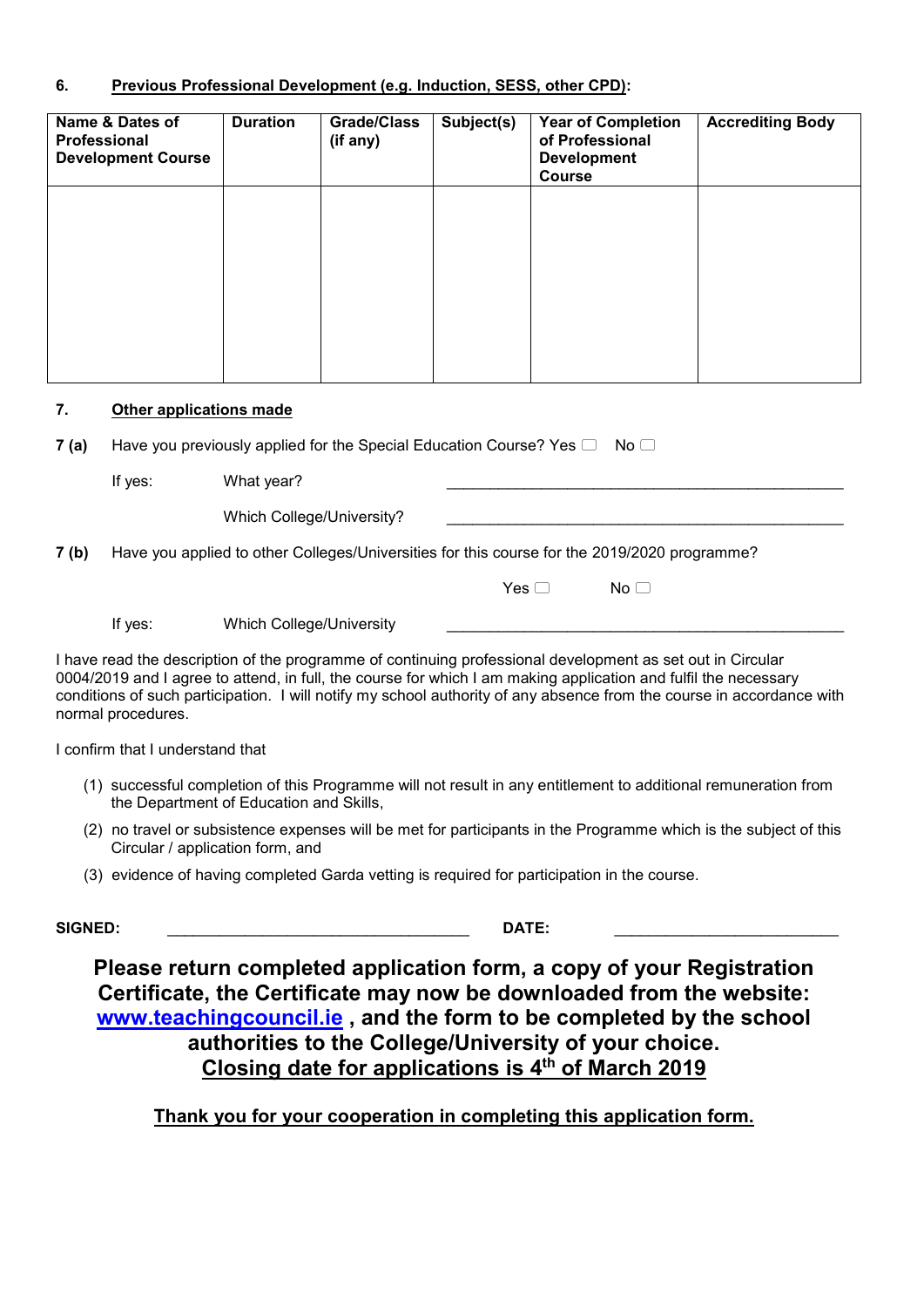# **Principals of Mainstream Primary Schools should complete question 8 (a) to 8 (f)**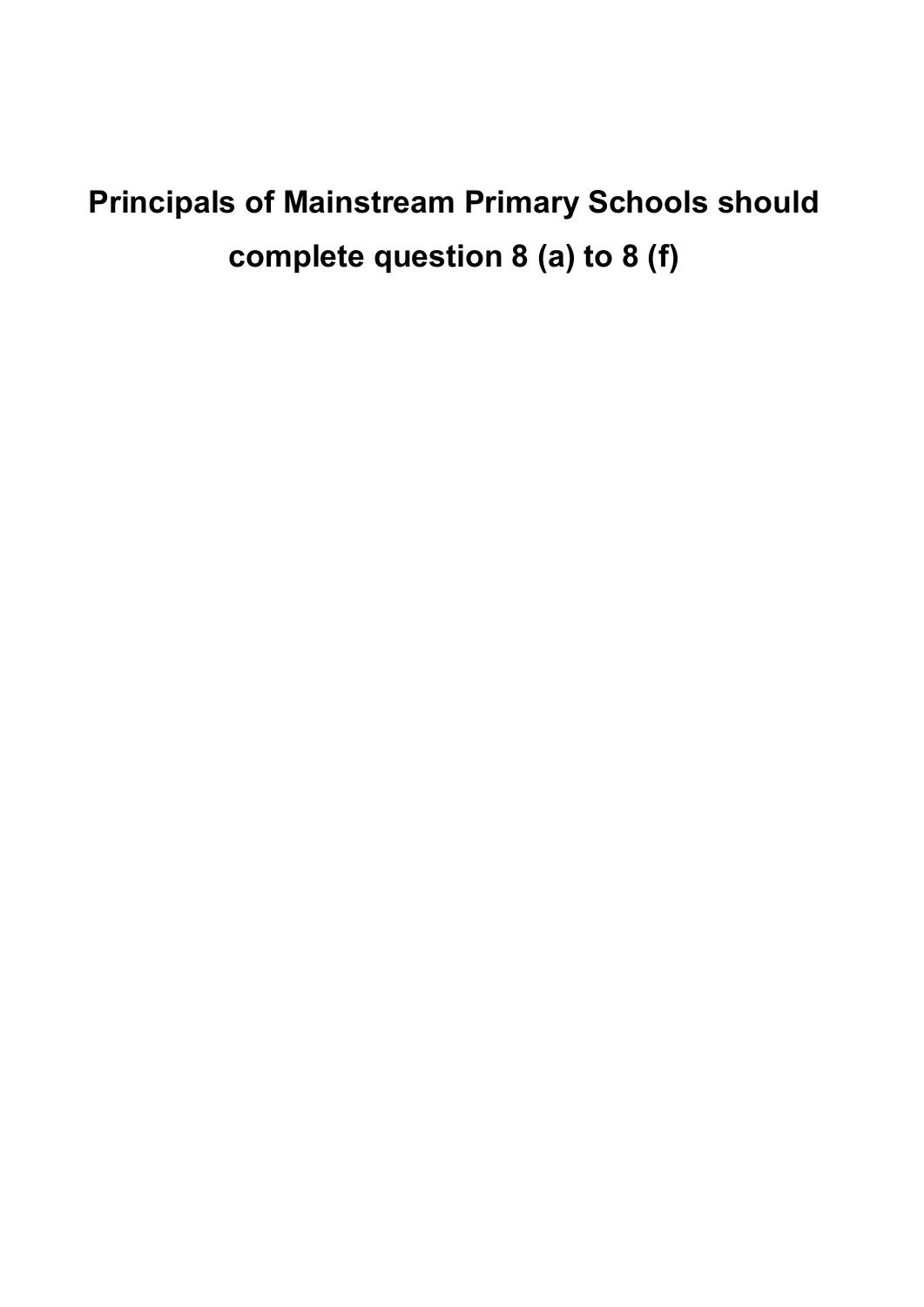**Principals of Mainstream Primary Schools should complete question 8 (a) to 8 (f).** 

### **8. To be completed by the School Authorities**

| 8(a)             | Please state: |                                                                                                                                         |  |
|------------------|---------------|-----------------------------------------------------------------------------------------------------------------------------------------|--|
|                  | (i)           | The number of teachers with Special Education duties                                                                                    |  |
|                  | (ii)          | The number of teachers who have qualifications in Special Education                                                                     |  |
|                  | (iii)         | How many of these teachers referred to at (ii) above are                                                                                |  |
| 8(b)             |               | Please state total number of students enrolled in the school                                                                            |  |
| 8 <sub>(c)</sub> |               | Please state the number of successful applications for the<br>Special Education course which have been made by your school since 2013   |  |
| 8(d)             |               | Please state the number of unsuccessful applications for the<br>Special Education course which have been made by your school since 2013 |  |
| 8 (e)            |               | For what years were the applications at 8 (d) above made:                                                                               |  |

**Please note that teachers who will be attending the Course will be released for eight weeks over the academic year for which substitution will be provided.**

**Please note that it will only be possible for the teacher to take up a place or continue on the course if the necessary hours and facilities to enable full participation are provided. It is particularly important that teachers participating in the programme are given a work-load which will permit them to benefit fully from the continuing professional development being offered.**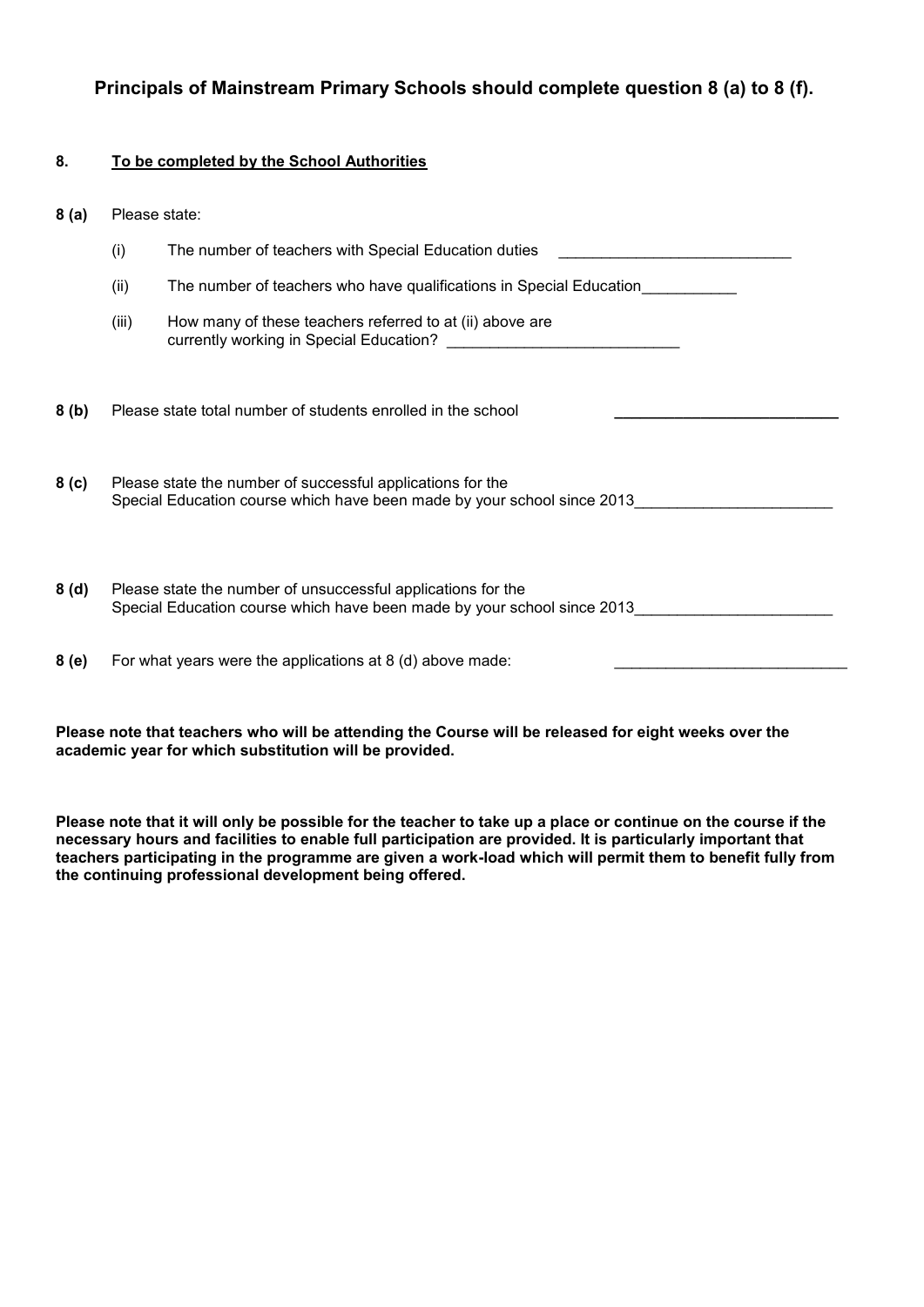**8 (f)** Please provide the number of SET allocation hours the school has been given for the current year

\_\_\_\_\_\_\_\_\_\_\_\_\_\_\_\_\_\_\_\_\_\_\_\_\_\_\_\_

I nominate **I** attend this post-graduate programme and I confirm that the applicant for this course is a registered teacher in accordance with Section 31 of the Teaching Council Act, 2001.

#### **I confirm that the candidate's workload will permit them to benefit fully from the continuing professional development being offered and will accord with the criteria in Circular 0004/2019.**

I confirm that the detail contained within the candidate's application form is correct, that the information in this application form is correct and, if the above named teacher is given a place on the **Post-Graduate Diploma Programme of Continuing Professional Development for Special Education Teachers** – **2019/2020** that the Board of Management agrees to release him/her to attend the programme and will fulfil all course requirements as specified in Circular 0004/2019. I undertake to ensure that the required substitution will be put in place in a timely manner and I agree that I will not request the teacher to attend any school event for any reason during block release dates.

**A copy of the Teacher Registration Certificate or Confirmation of Registration letter must accompany this form.**

| <b>SIGNED:</b>         |                                                                                   |
|------------------------|-----------------------------------------------------------------------------------|
|                        | (Principal)                                                                       |
| <b>DATE:</b>           |                                                                                   |
| <b>COUNTER SIGNED:</b> | (Director/Manager/Chief Executive Officer/Chairperson of the Board of Management) |
| DATE:                  |                                                                                   |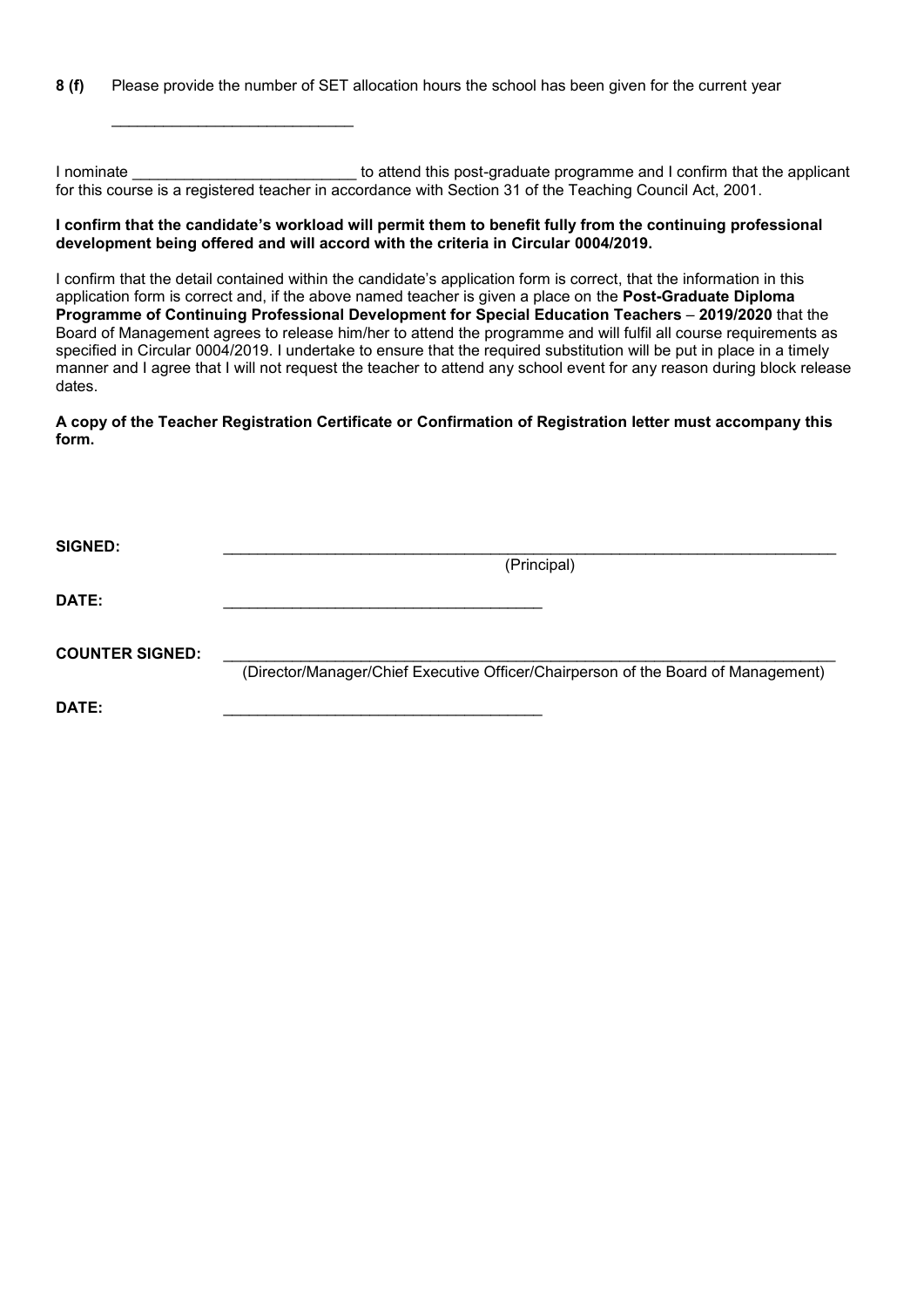# **Principals of Special Schools should complete question 9 (a) to 9 (e)**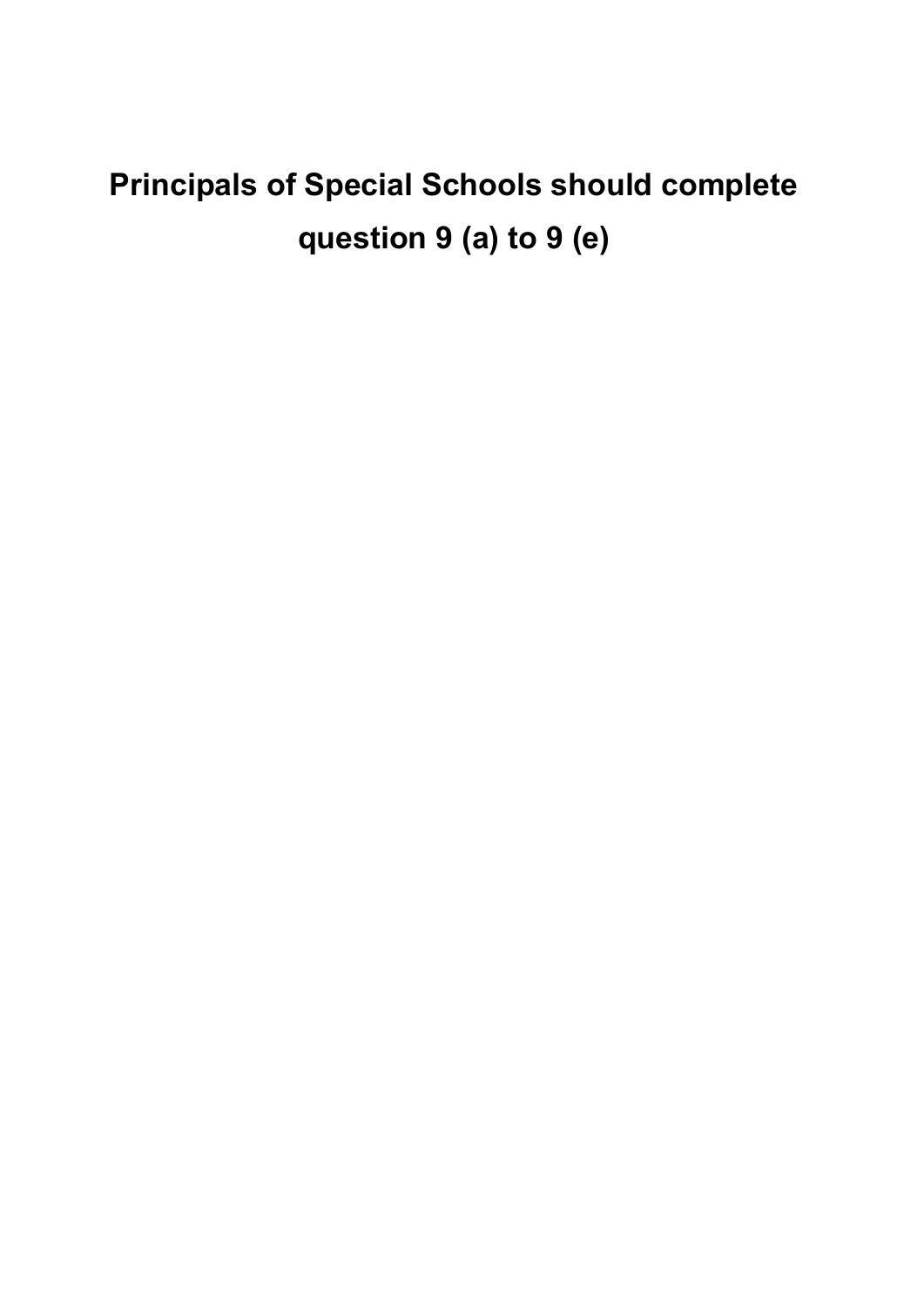# **Principals of Special Schools should complete question 9 (a) to 9 (e).**

#### **9. To be completed by the School Authorities**

- **9 (a)** Please state:
	- $(i)$  The number of teachers in your school
	- (ii) The number of teachers who have qualifications in Special Education
- **9 (b)** Please state total number of students enrolled in your school
- **9 (c)** Please state the number of successful applications for the Special Education course which have been made by your school since 2013
- **9 (d)** Please state the number of unsuccessful applications for the Special Education course which have been made by your school since 2013
- **9 (e)** For what years were the above applications at 9 (d) above made: